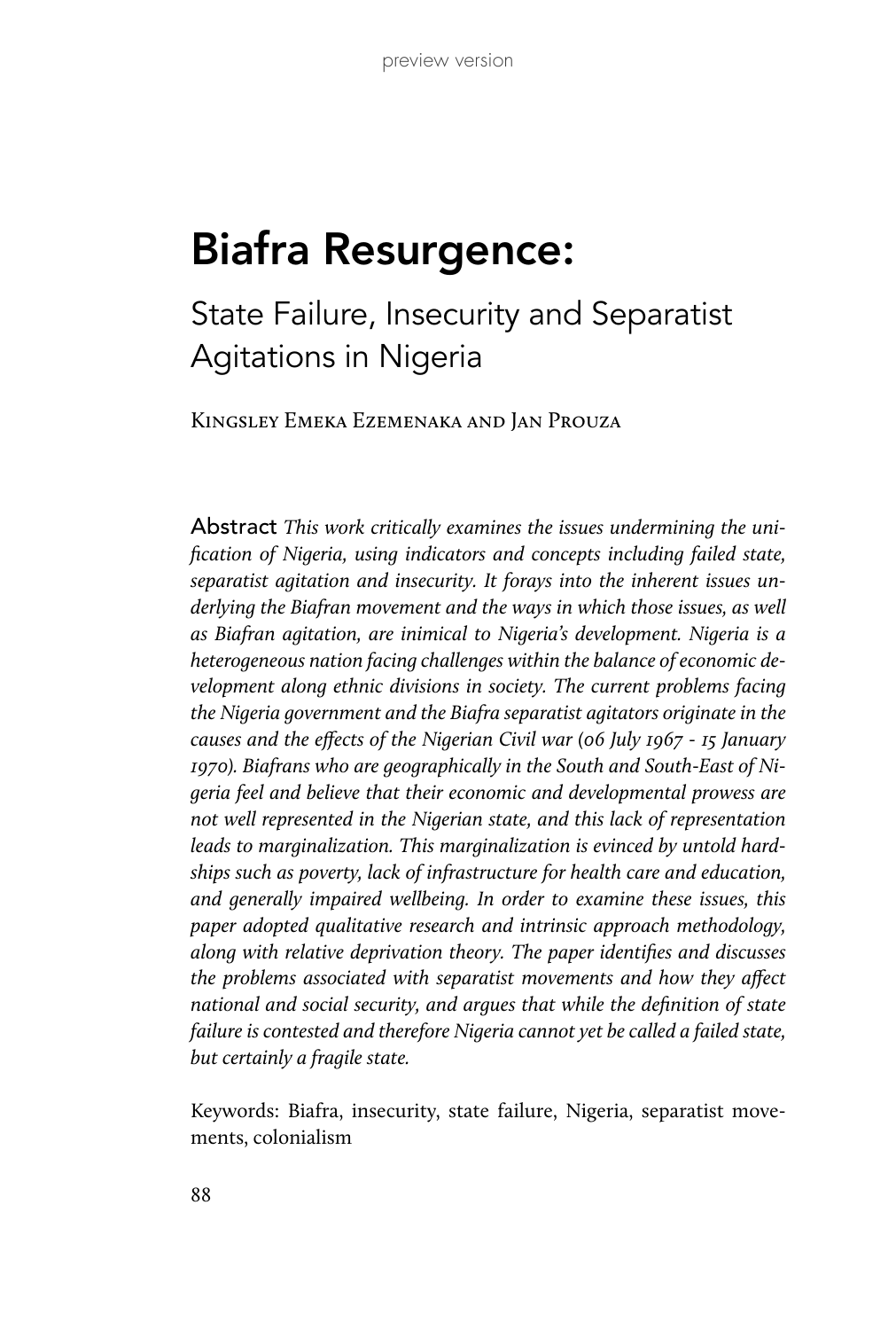## Introduction

One of the main problems of the Nigerian government is that it often overlooks the challenges that undermine social security until a serious problem presents itself. From a global and international perspective on separatist movement, Brian et al. assert that 'nearly two dozen separatist movements are active worldwide, concentrated in Europe and Asia. At least seven are violent and reflect ethnic or religious differences with the mother country.'1 This *shows that separatist movements span the globe.'* Similarly, Bieri indicated that agitations towards self-determination through independence have been on the increase in the EU recently. A major issue fuelling these agitations is the economic crisis and an interrelated crisis of confidence that is overwhelming the continent.2 The question that naturally comes to mind concerning separatism is: what are the underlying factors causing separatism and movements for self-actualization/determination? In response to that question, Dean described that there has been an ongoing debate among scholars of separatist movements who disagree on the following key point:

> One of the motivations for creating new political units is the desire either to protect or to acquire wealth in a situation where territorially-based economic inequalities exist. While other scholars disagree with the significance attributed to economic inequality in separatist movements.3

According to Brian the number of countries with separatist movements peaked in 2008.4 It is therefore worth noting that, as of 15 November 2015, the separatist movement for Biafra has re-emerged in Nigeria. This study explores the resurgence of Biafra, its causes and its overwhelming effect of undermining Nigerian unitization. In Nigeria, the political system and the democracy that the nation adopted for governance is not only faulty but bedevilled by anomalies. As a whole, Nigeria is yet to understand the tenets of democracy or how to govern the country properly. Brown see Elaigwu pointed out that it was less than a century ago that the heterogeneous peoples of what is now called Nigeria were geographically enclosed according to the grid of the colonial masters and administered as one territorial unit against their wish.<sup>5</sup> In other words, Nigeria was born as a result of Britain's policy of imperialist. As a result, dissatisfaction continues to emanate over the years, a trend which dates back as far as the colonial, military regime era and all the way up to present-day civilian rule.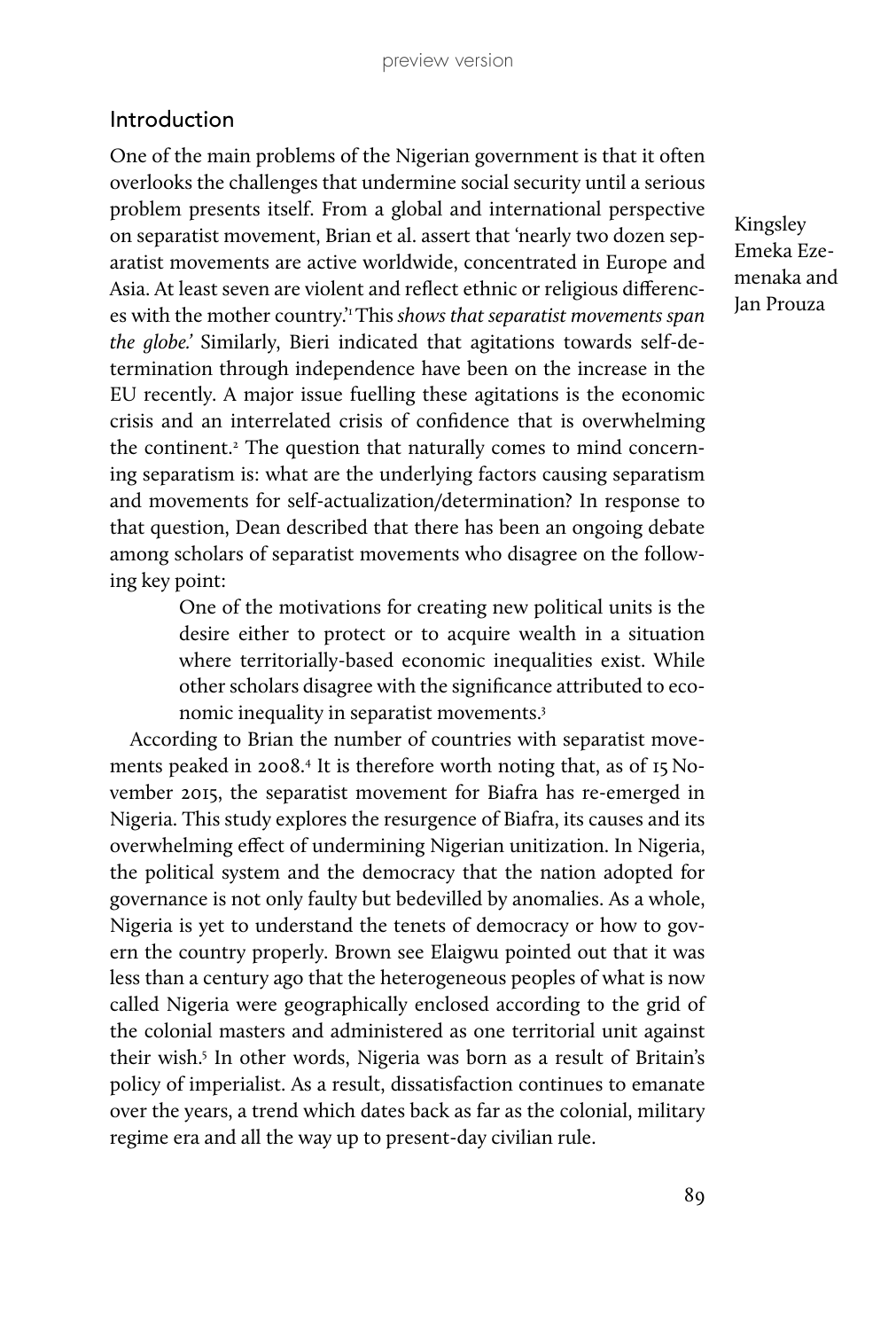An in-depth evaluation of these periods reveals that Nigeria is yet to get it right in terms of national governance. Brown noted that the political elites often create political styles that are inconsistent with the Westminster-style political system adopted at the time of Nigeria's independence in 01 October 1960, and that this dissonance makes the attainment of good governance elusive.<sup>6</sup> In other words, copied western-style political systems have challenges in serving and addressing the multi ethnic groups in Nigeria. Despite the replacement of the British Parliamentary system of government by the United States presidential system in 01 October 1979, the influence of the copied Westminster political system lingers on. No political party or system is 100% effective in satisfying every facet of the society, but for positive progress in Nigerian society, the political system must be expected to offer more positives than negatives for the society it governs.

Ekpenyong, identified different patterns of conflict arising from the interaction of political, economic and social instability due to bad governance.7 This study anchors on Goetz' identification of the root of conflict in Nigeria as being based on religion and ethnicity.<sup>8</sup> Supporting this view, Lenshie see Shettima and Kashim assert that 'Nigeria with so many ethnic, religious and sectional groups paints the picture of a potentially vulnerable society to conflicts.'9 When tension was doused during the dawn of civilian rule in the last decade, the government saw the need to foster more integration and unity among Nigerians. Part of their efforts was the "federal character principle," instituted in the 1979 constitution by the Nigerian government to represent the interests of different ethnic nationalities that make up the country.

The federal character principle is one of many policies for the integration of different ethnic groups in the country. It suggests an attempt to build a nation where equal opportunities abound and where every individual can feel that he/she has equal chance to participate in society and politics without the bias of ethnic affiliations.<sup>10</sup> Unfortunately, the federal character principle has under-represented different ethnic groups in Nigeria and has not been fair as it should be. This statement is supported by Bello, who points out that although 'the purpose of the principle of federal character is laudable, unfortunately, the application and operation of the principle tended to differentiate rather than integrate Nigeria.<sup>'11</sup> Nonetheless, Okolo argues that, against the ills of federal character principle, national integration is pivotal and absolutely necessary for the stability of the country.<sup>12</sup>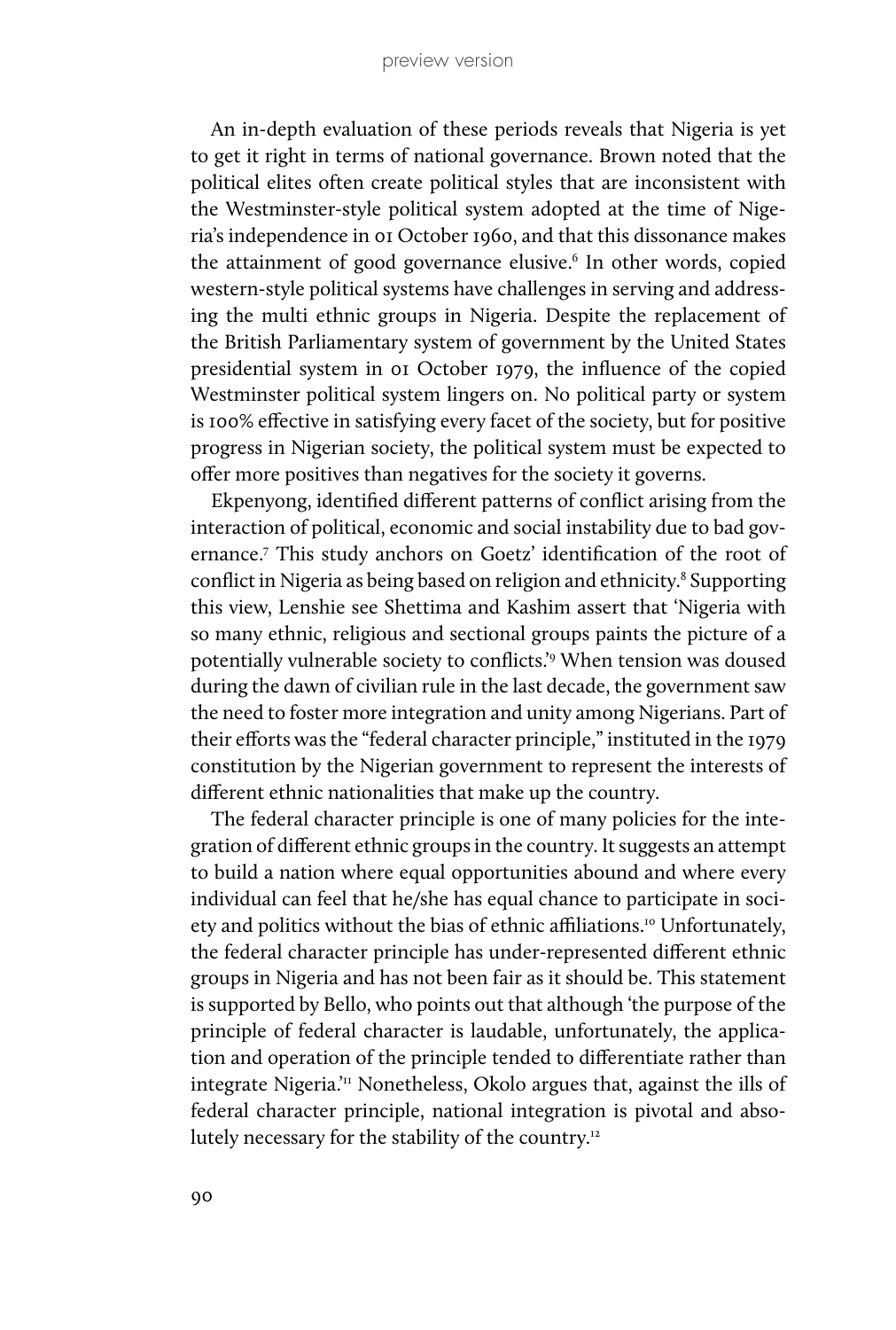Many challenges and problems have emerged to put pressure on Nigeria's fragile economy and social security, factors which are leading towards state failure. The most pressing issue concerning security for the Nigerian people is the issue of terrorism amongst Nigerians themselves. The needs of every person in society revolve around food, shelter and clothing. Currently, support for a separate state of Biafra is resurging in Nigeria, which mainly takes the form of separatist agitation, including terrorism in a minority of extreme cases. There are widespread dissatisfactions among South-Eastern Nigerian protesters with the way that the Nigerian government governs the country. In this study, due emphasis is given to the stresses and strains encountered by Nigerians.

*Biafra Resurgence*

# Methodology

Qualitative research with an instrumental case study approach was adopted for this study. This study is an exploratory study focused on learning about and depicting a theoretical idea in a real life context. It is a study of a particular experience of the phenomenon of separatist agitations/movements, with a view to further exploration of the indicators of human security and, conversely, state failure. The instrumental case study provides an insight into the resurgence of the Biafra separatist agitation phenomenon, insight which might help to inform academic and political leaders wishing to dissolve separatist agitations through inclusive developmental projects that foster harmony in this heterogeneous nation. The adoption of an instrumental approach for this study helps to refine the theory adopted to the specific context of the historic Biafran movement. The scope of this study is limited to Biafran agitation in Nigeria from its inception to its resurgence in 15 November 2015, and the ways in which this phenomenon undermines Nigerian security.

# Conceptual Clarifications

**State Failure—**Akude stresses that there is longstanding ambiguity concerning concepts of state failure and state collapse.13 The distinction between the two concepts was articulated by Akude see Tetzlaff who highlighted that state failure is a long-term and multidimensional process while state collapse is the endpoint of state failure process.14 Along the same lines, ever since the terrorist attacks on the United States, and its publication of a National security Strategy, failed states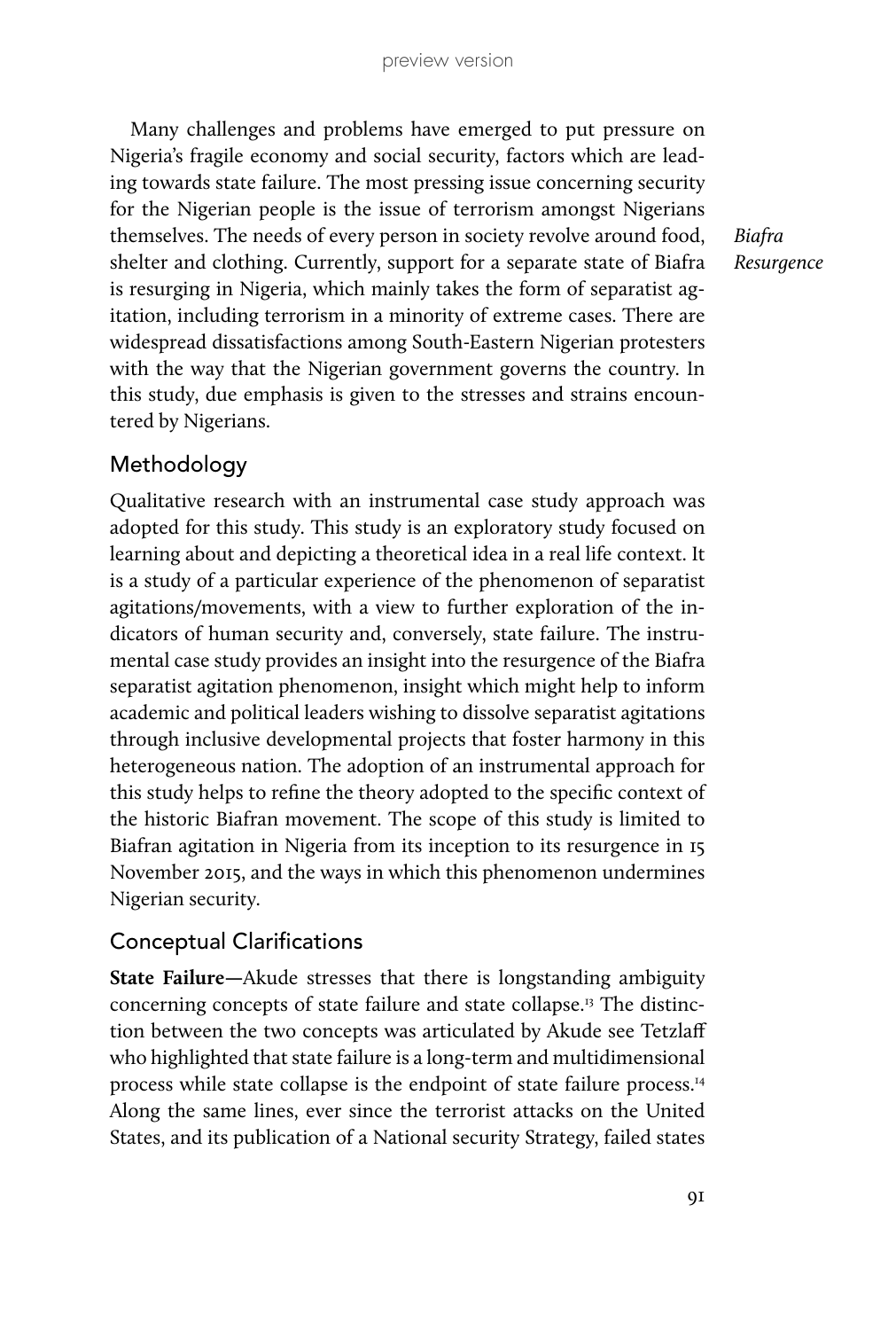are perceived to be a haven for al-Qaeda terrorism.<sup>15</sup> In summary, 'a failed state is characterised by social, political and economic failure.'16

To illustrate these definitions of state failure by focusing on Nigeria, the government seems to be helpless to prevent or adequately respond to the frequent bombing and killing in Nigeria, which leads to questions concerning the ability of Nigeria's national security to function proactively. Taking into consideration the different definitions of failed states and state failure, such as Tetzlaff, and oviasoge, $17$  the Niger Delta, located in the South of Nigeria, and the Boko haram in the North East, both serve as good examples through which to examine the inefficiency and lack of trust which are the tenets of state failure. The Nigerian government has failed to effectively address the constant vandalization of the oil pipeline which is the nation's economic hub, or the incessant bombings by Boko haram. Regardless of the amount of government effort employed to stop such activities, they continue. The Federal government has now put all military action in Niger delta on hold, partly due to threats from Niger Delta militants that they will destroy governmental structures.18 Both the Nigerians responsible for these attacks and the Nigerians affected by the constant power outages and other damage done by these attacks have expressed a lack of trust in the government's ability to attend to their affairs and needs. The reprisal of attacks on governmental structures, including the vandalization of oil pipelines (which drive the bulk of the Nigerian economy) is an escalation of tensions that have built up over the years, including the degradation of the environment and livelihood of the people of the Niger Delta. Eyo-Essien see Uwhejevwe-Togbolo indicated that oil spills did not receive attention until the late 1970s, with poor implementation of memorandums of understanding (M.O.U) between oil companies and host communities. Furthermore, environmental degradation and lack of employment have been explicitly blamed for this trend of attacks.19 These attacks have become a threat to national security, and the Biafran separatist movement reveals a similar resurgence of pre-existing tension and dissatisfaction.

**Insecurity—**To conceptualise insecurity, one needs to first understand the concept of security itself, and to disentangle the idea of security from normative and empirical concerns without questioning the legitimacy of those associations. Baldwin and Waltz talked about forms of security and survival of states in terms of military capacity on security and reduced vulnerability. Ayoob deviated from traditionalist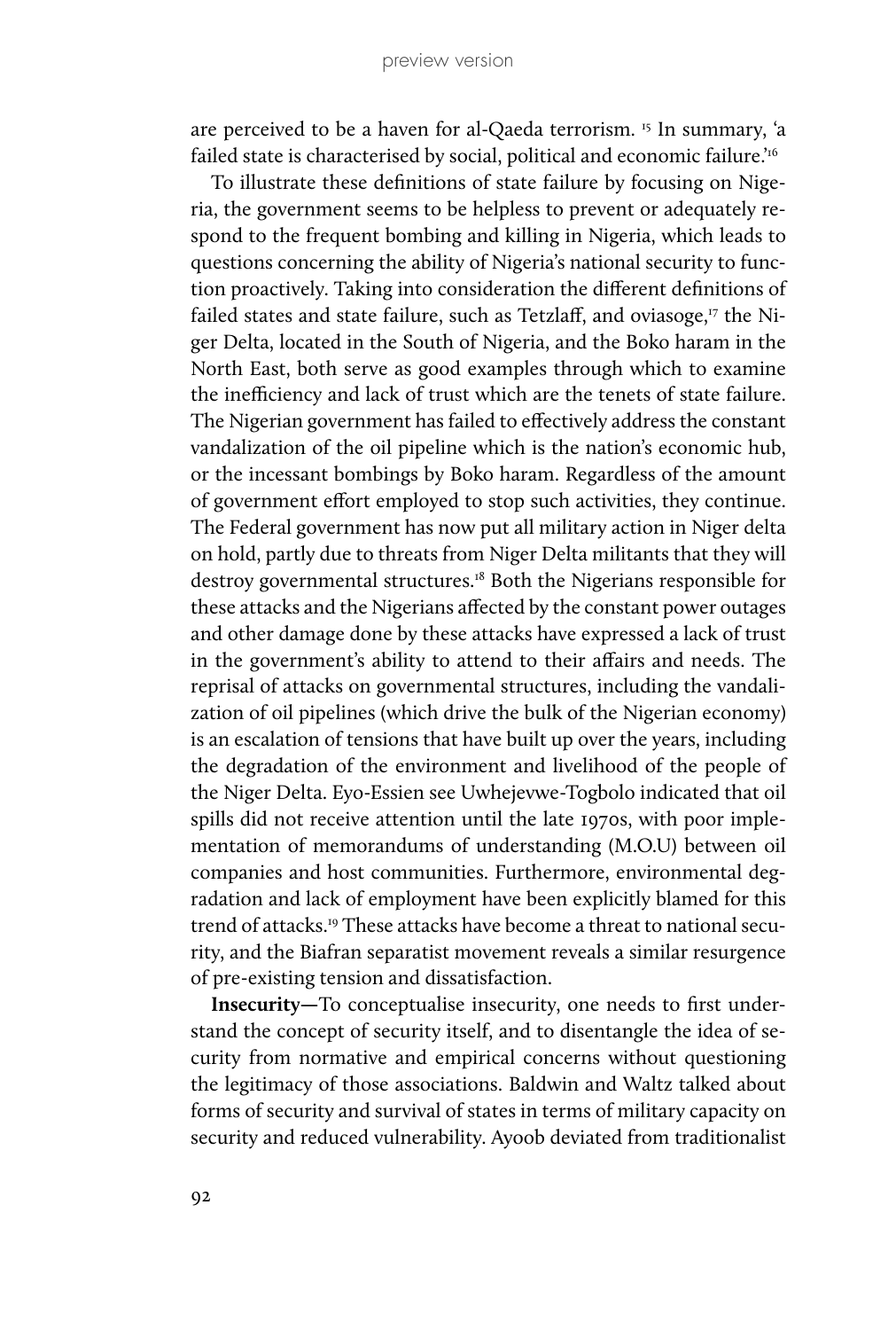and realist approaches like Baldwin's and Waltz' by expounding that problematic factors of insecurity are divided into two categories: increased legitimacy accorded to ethnic nationalism by the international community; and the increased incidence of state failures.<sup>20</sup> It is the first category, ethnic nationalism, which provides the context for the discussion of the Biafran movement in this paper. Working from the understanding that the state exists solely for its citizens - to protect their lives, property and well-being - Adagba, Ugwu and Eme noted that, 'insecurity refers to the breach of peace and security, whether historical, religious, ethno-regional, civil, social, economic and political that have contributed to recurring conflicts.'21 Ajodo-Adebanjoko and Okorie conceptualise insecurity as a situation of fear and harm towards an individual with regards to issues bearing on politico-strategic, socio-economic or ecological issues.22 Finally, 'the Copenhagen School of Security Studies conceptualise security as a process of social construction of threats which includes securitizing actor[vi] (mostly political elite), who declares certain matters as urgent and posing a threat to the survival of the referent object, that, once accepted by the audience[vii], legitimised the use of extraordinary measures for neutralization of the threat.'23 Although this section only briefly introduces the concept of security, a detailed explanation of insecurity as it impacts Biafran people (to such an extent that it results in mass mobilisation and agitation) will be discussed in the section below titled State Failure and Insecurity as Indices of Biafran Resurgence in Nigeria.

**Separatist Agitation—**Osaghae et. al. pointed out that agitation linked to social movements often manifests from grievances and social discontent against dominant practices, behaviour and conduct in the political economy such as exclusion, marginality and inequity.24 Furthermore, Osaghae et. al. see Medearis described social movements as 'collective challenges (i.e. agitations), mounted by relatively marginal groups against powerful elites and dominant ideologies.'25 In some cases, these agitations serve as the only equipment ordinary people have with which to fight against powerful political activities, opponents and states. Horowitz, on the other hand, conceives of separatist agitation as emerging out of the doctrine of self-determination. The occurrence of separatist agitation gives credence to the power of ideas in the political space. For him, separatist agitation can be appropriately seen to be a working out of the logic that 'political self-expression', usually on a territorial basis, is a necessary accompanying feature of group distinc-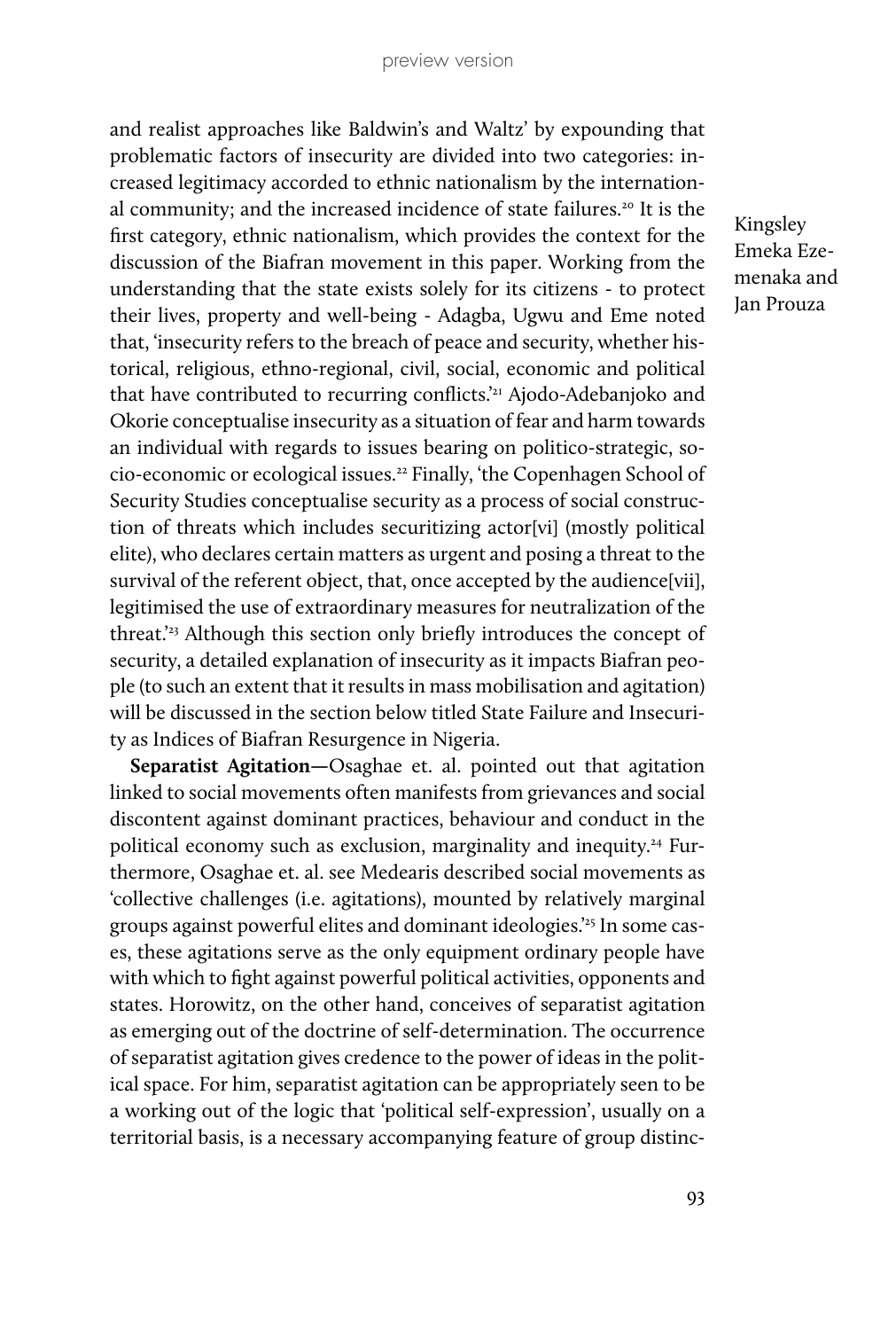tiveness.<sup>26</sup> Arguably, the factors that are attributed to separatist agitations, or secessionist threats with special reference to Nigeria, are: 'the country's heterogeneous ethnic composition, cultural diversity, vast size, difficulties of transport and communications, varied administrative practices, and controversial political and constitutional arrangements, besides all the problems connected with the introduction of federalism, personality clashes between Nigerian leaders before and after independence, and the absence of a strong ideological magnet.<sup>27</sup>

Having noted that there is no well-established theory of secessionism, Boyle, and Englebert, indicated that groups facing discrimination are the most likely to resort to separatist violence. Thus, they called for political understanding of "separatism as an act of state formation, precipitated by tyranny and failure, and fueled by memories of a shared past" Furthermore, Boyle and Englebert's findings revealed that 'separatism is mostly a response to political conditions, rather than the manifestation of cultural differences or the exploitation of economic opportunities'.28 The conceptualization of Boyle and Englebert based on failures, shared past with economic opportunities in regard to the Biafra context are also explicated in the discussion below.

#### Theoretical Clarification

**Relative deprivation theory—**was first developed by Runciman to explain attitudes of social inequality in twentieth-century England.<sup>29</sup> The major tenet of relative deprivation theory describes that people deprived of the things of high importance or necessity in their society - such as status, money, rights and justice among others - tend to join social movements with the hope or expectation that their grievances or dissatisfaction will be attended to. Thus, Runciman recognise 'egoistic deprivation which refers to a single individual's feeling of comparative deprivation and fraternal deprivation, also called group deprivation… refers to the discontent arising from the status of the entire group as compared to a referent group.<sup>'30</sup> Flynn see Singer noted that fraternal deprivation may strengthen a group's collective identify.31 Flynn argued that relative deprivation theory belongs to the larger body of interdisciplinary work known as social movement theory. Social movement theory, as described by Flynn, began in the late 19th century and includes the study of social mobilization, including its social, cultural, political manifestation and consequences.

This theory has been critiqued by scholars for failing to explain the

*cejiss 3/2016*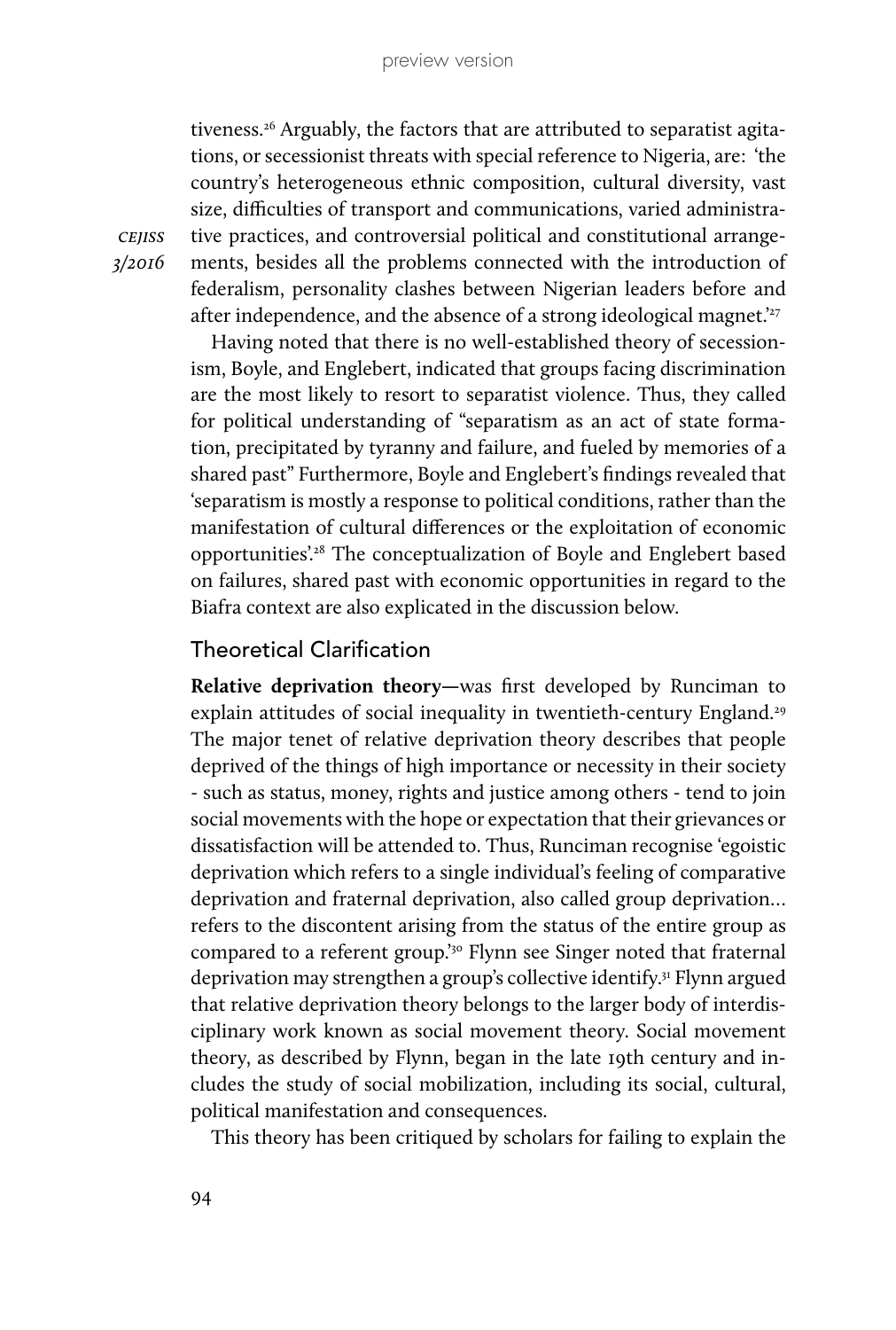reason that some people who feel marginalised do not take action by joining social movements. This theory has been further contested by researchers of relative deprivation theory, who point out that the factors of the theory fail to indicate another unseen factor that moves individuals or groups of people towards social movement, which is 'the will or their will.<sup>'32</sup> The 'will' suggests that individuals are propelled into, or determine to join, a social movement whose activity they believe can address their discontent or marginality within society and work to resolve the prejudices they face. In other words, individuals engaged in social movements activities believe in the strength of their 'willpower' to help them achieve meaningful results. A denial or removal of this willpower prevents some individuals from joining, despite facing the same problems or issues as those who join social movement activities.

On the other hand, Gurr explains relative deprivation in relation to the psychological frustration-aggression theory which argues that the 'raison d'etre' of human attitude to violence is the mechanism inherent in frustration-aggression. Though Gurr notes that frustration does not explicitly imply violence, when it is sufficient and prolonged it often leads to anger which degenerates into violence. The 'relative deprivation' hypothesis of Gurr portrays the discrepancy between what people think they deserve and what they can actually get. Gurr emphasise that the propensity for collective violence strongly differs with the intensity and scope of relative deprivation among collective members.

Making inferences from Gurr's ideas concerning relative depravation theory, it becomes evident that the struggle for a separate Biafra is the expression of frustrations held in common by collective members of relative 'homogeneous' societies. The frustrations and agitations conveyed by the members of Biafra is not always or inherently violent, as explained by Gurr, but can take on violent dimensions when prolonged. The primary grievances among those who struggle for Biafra varies. Some of these variations manifest in what the peoples of Biafra feel they deserve, such as good standard of living in society, or else what they hope to achieve if such demands are not met, such as separation from Nigeria in order to address these issues through a new government of their own – one which shows due concern for its people.

## *Rationale Behind the Choice of Relative Deprivation Theory on the Biafra Case Study*

Relative deprivation theory describes an individual or group experi-

*Biafra Resurgence*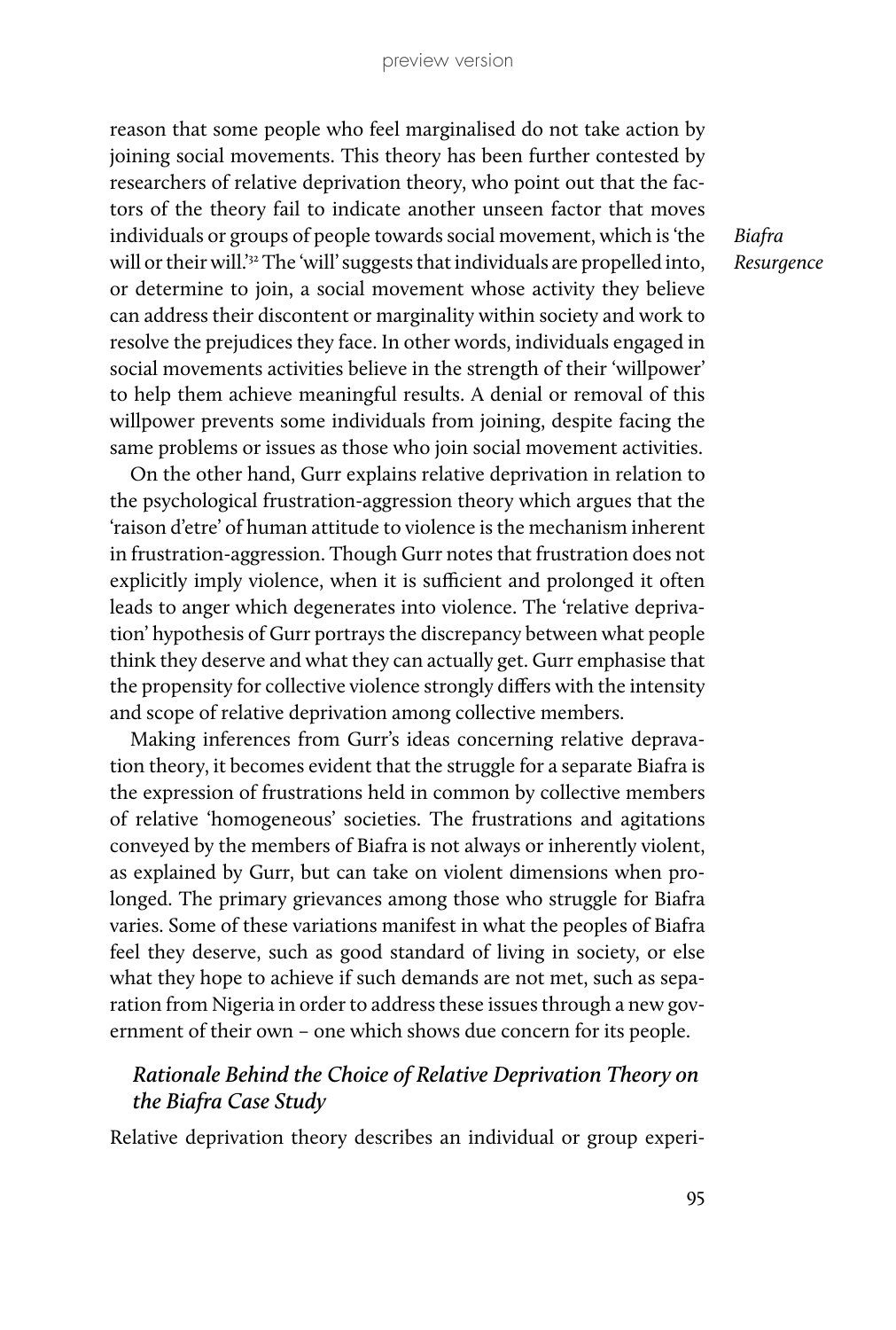ence that occurs when people are deprived of something they either hold dear or feel entitled to. It explains the economic, political and social deprivation that are relative rather than absolute; based on perceptions of justice and self-worth just as much as on the need to fulfil basic human rights. Moreover, relative depravation theory highlights poverty and social exclusion. The consequences of relative deprivation manifest through behaviours and attitudes, feelings of stress, political attitudes and participation in collective action. The grievances as defined through the deprivation aspect of this theory are considered instrumental in analysing the convolutions of inequality and the 'raison d'être' of the Biafran separatist movement and agitations in Nigeria. In other words, the theory explains the Biafra agitations as responses to deprivation and inequality that led to Biafran grievances, and explains in part the motivations for protests and rebellion against the state which is perceived as failing or insecure.

# *State Failure and Insecurity as Indices of Biafra Resurgence in Nigeria*

Central to this study is the Biafran movement, which spans over four decades, having surfaced over four decades ago, quietened, and resurfaced again. Currently, the Biafra resurgence agitations have attracted serious attention, including that of the international community, as no one knows the dimension it may ultimately take. One of the advantages of the Biafra conflict that took place during the Nigerian Civil War (06 July 1967 - 15 January 1970), as noted by Goetz is that, 'Biafra served as one of the first conflicts where issues of more contemporary complex emergencies began to develop. Biafra taught the international community how to better provide and coordinate aid and assistance to those affected by a complex emergency.' However, from the humanitarian point of view in preparation for emergencies, Goetz, points out that, little has been accomplished in applying the lessons learned during the Biafra civil war to present day complex emergencies.<sup>33</sup> In other words, there remains the need to understand the historical nature, causes and effects of the civil war so as to better prepare for future emergencies.

The concept of 'failed state' is central to understanding problems of political practice and the social system of a nation. Di John described state failure in less developed countries as the effect of poor economic performance and breakdown of legitimacy and political virility of

*cejiss 3/2016*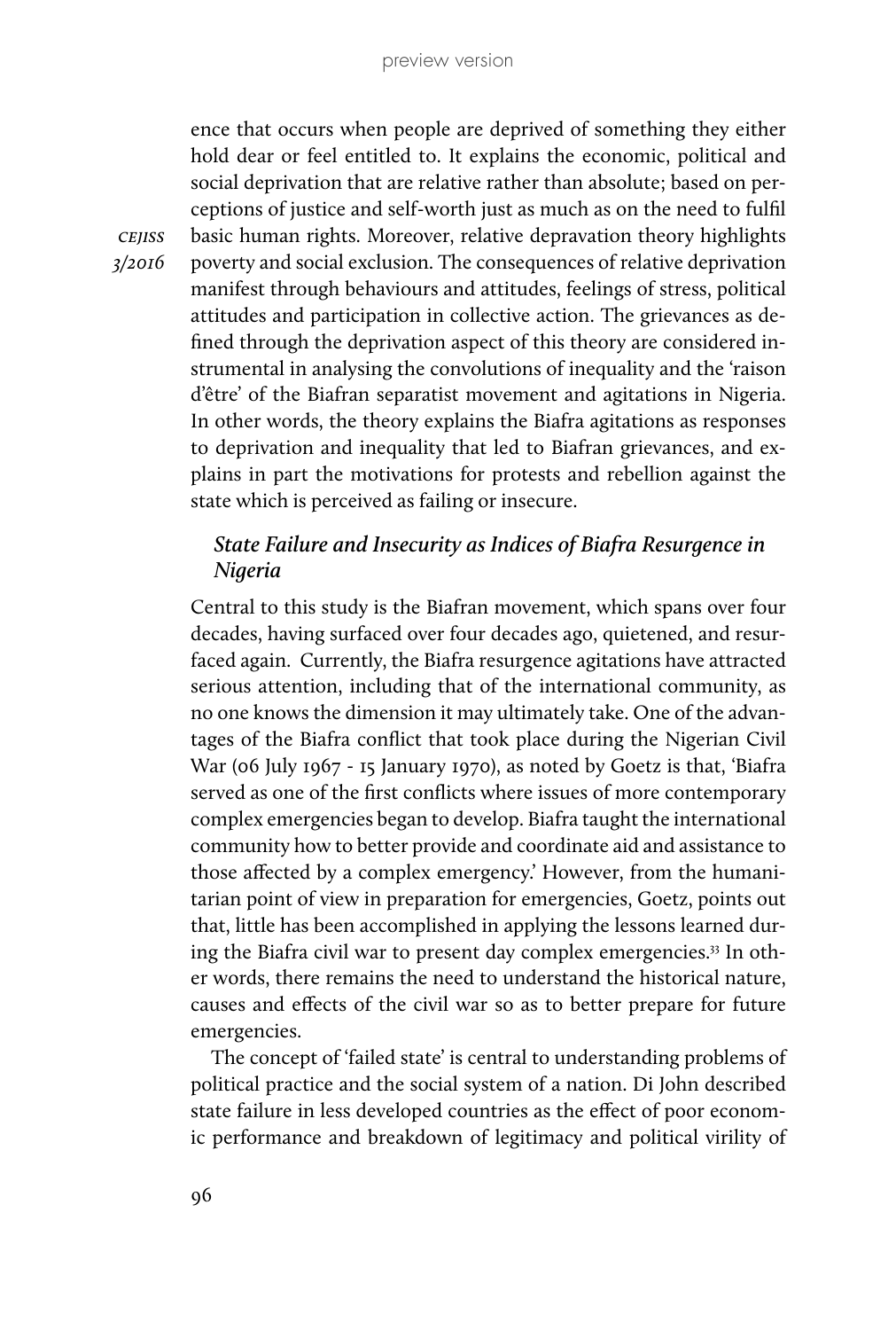states.34 Furthermore, Di John noted that failed states are a haven for terrorist organisations and international criminal networks, due in part to the evident negligence of world powers. Di John emphasise that this attraction for criminal networks and organised terrorism is not limited to countries such as Somalia, Haiti and Iraq (as explicitly mentioned in his study) but is evident in practice in Nigeria.

The concept of failed state made earlier this paper is re-emphasised by Rotberg who asserts that the failure of nation-states can be attributed to internal violence with inability to provide positive political goods to its citizens and inhabitants.<sup>35</sup> This ineffectuality makes the government lose their legitimacy until it gradually becomes illegitimate in the eyes and hearts of a growing percentage of its citizens. The current administration in Nigeria has proved that political goods within Nigeria are shattered. An illustrative example of state failure in Nigeria is the inability of the federal government to pay its state workers for months after payment is due; increases unemployment among the youth; mass retrenchment of workers in the public and private sectors.<sup>36</sup> Also there are factional splintering and a gradual increase of internal violence leading to international concerns.

On the Failed State Index in 2016, Nigeria was ranked 13<sup>th</sup> most likely to fail out of 177 listed countries.<sup>37</sup> Kinnan et al. indicated that not only would it be very dangerous for Nigeria to hit state failure, but that it takes states who have failed a very long time to recover. $38$  Examining other factors leading to state failure, such as separatist agitations, reveals that these agitations are based on the struggle to address the 'needs and wants' of individuals or groups of people in order to live a normal life in the society. The inefficiency of the government to produce the basic things needed by the citizenry leads to agitations, which can potentially take on a violent dimension if not attend to**.** Concomitantly, it is argued that government failures are characterised by horizontal and vertical inequalities in countries across Africa which have produced 'democratic paralyses.'39 According to Ekeh, democratic paralysis manifests in the form of severe consequences and emboldened sentimental ties along ethno-cultural identity in order to starve the state of the required loyalty.40

Englebert and Hummel argued that Africa has experienced fewer secessionist movements over the past 40 years than any other place in the world, which indicates that there is less likelihood of secession in Africa.41 As valid as their forecast may appear on empirical grounds,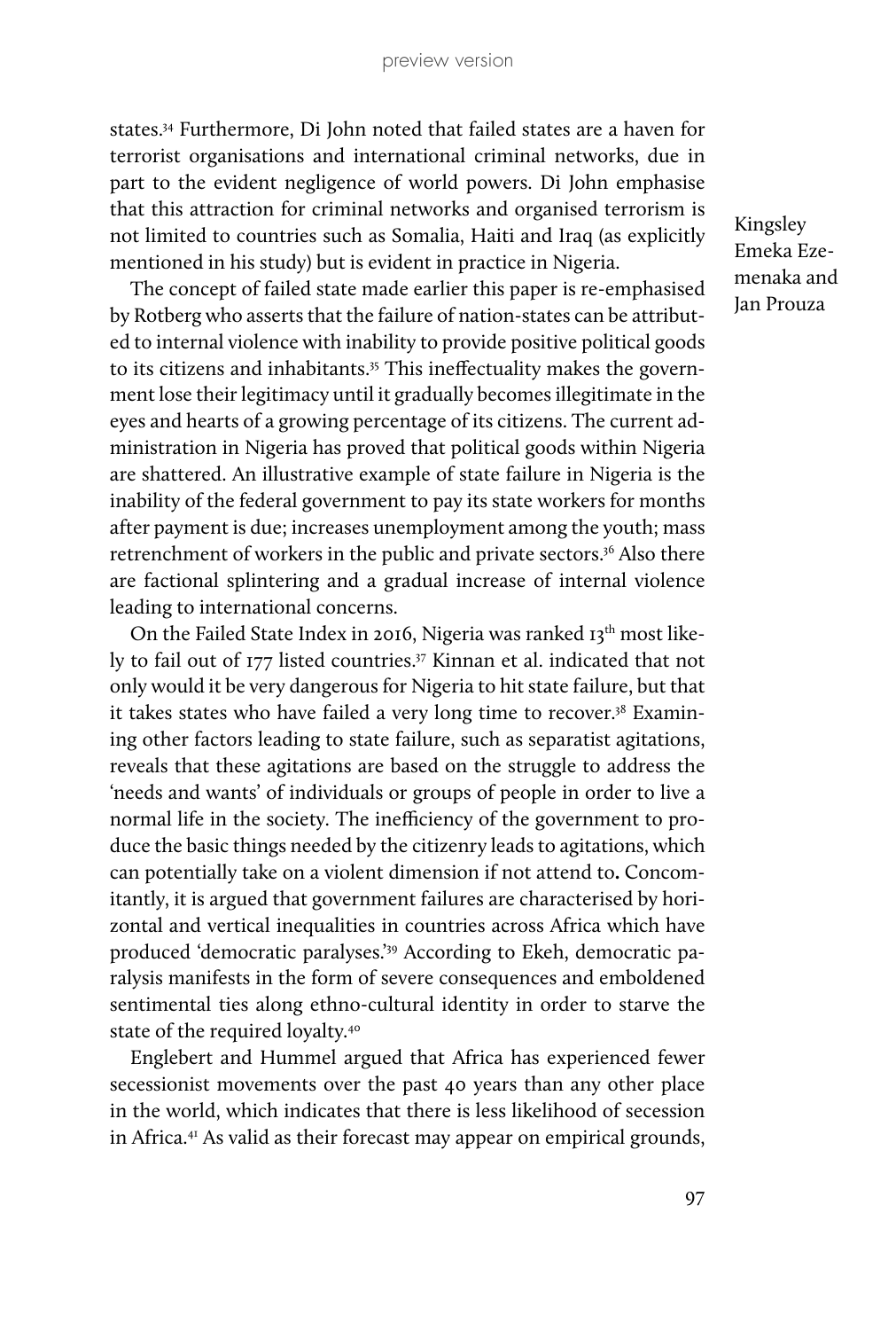it fails to account for what could happen and what may not happen in the Nigerian context. Generalisation of secession findings, data and debates on grounds of empirical finding are not enough to ascertain what will and will not take place in Africa. Every single case of a secessionist movement in Africa is unique, and so it is with the Nigerian context. Things are not always as they seem, even with scenario-building and calculations, due to persistent unexplained factors. In other words, Nigerian issues are always unique and ductile. Before the problem of terrorism came into Nigeria, Nigeria was not seen as a state or a country that welcomed terrorism, but was instead known as a peaceful and calm state that attracted many immigrants who could peacefully live without problems in the very regions which are now troubled. Current observations and experiences of the Nigeria political systems, combined with deductions based on theories of unstable democratisation, allow this paper to assert the view that Nigeria could be considered a failing state.

The resurgence of ethnic agitations in Nigeria including ethnic militias such as MASSOB/IPOB of Eastern Nigeria, shows a major problem with unification and a sense of oneness in Nigeria, a problem which the government has failed to aptly manage. Successful states are distinguished from weak, failed or collapsed states based on their performance in discharging the most crucial political goods.42 The issue concerning ethnic militias is not limited to MASSOB/IPOB. In fact, the antecedent of MASSOB emergence lies in the OPC, led by a young Yoruba carpenter with the advertised mission to mobilise the Yoruba to break away from Nigeria and establish a new state named Oduduwa, after the mythical primogenitor of their ethnic group.<sup>43</sup> This shows that ethnic tension in Nigeria is not an unusual occurrence.

The history of secessionist threats as the instruments of political bargains is a feature of Nigeria's political evolution. This dates back to 16 May 1953 when the northern region threatened to secede, based on the motion passed by delegates from the South that proposed Nigeria's independence be granted in 1956. The Northern threat of secession had its roots in fears that the Northern region was unprepared to compete politically or economically with the South within an independent, unified Nigeria. Nonetheless, the motion was dropped in preference for unified Nigerians. On 30 May 1967, the secessionist state of Biafra was declared, and this declaration gave birth the Nigerian civil war.<sup>44</sup> Since the civil war, there has been a conscious attitude among different

*cejiss 3/2016*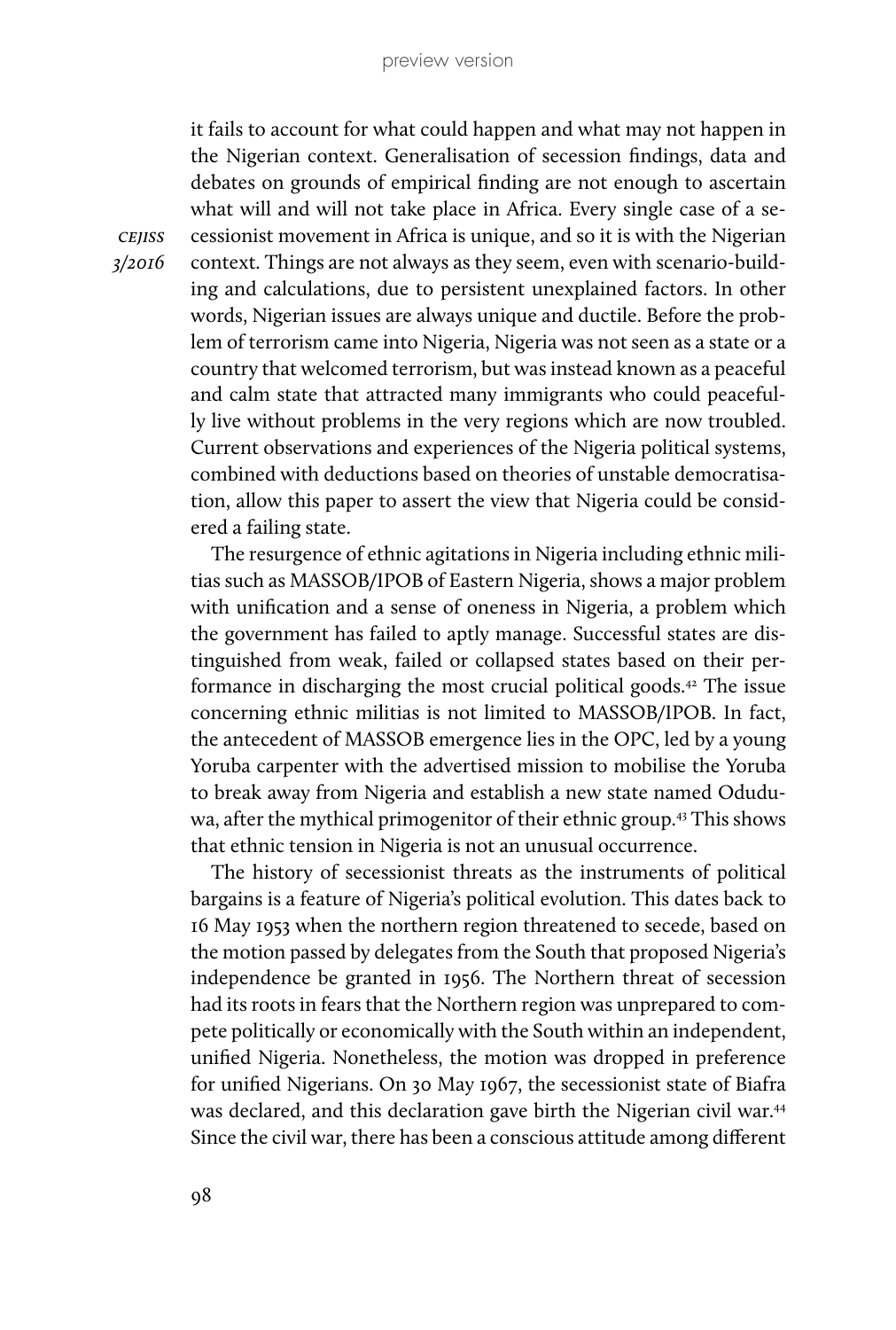ethnic groups in terms of relating to each other. In other words, there exist 'deep seated xenophobic attitudes' among different ethnic groups in Nigeria. These xenophobic attitudes are noticeable in stereotyping, with derogatory generalisations present throughout Nigeria, such as the following attitudes between the Igbo, Yoruba and Hausa (Igbo being the most populous ethnicity represented by the Biafran movement, and the others being outside of that movement). The Yoruba call the Igbo "a je okuta ma mu omi" which means a person with a stone heart, or probably, dangerous and unforgiving. The Igbo, in return, call the Yoruba, "ndi ofe nma nu" which means those who use excessive oil for cooking and the Hausa call the Igbo "yanmiri do do'n doya" - 'he who eats yam' while the Igbo, on the other hand, call the Hausas, "Onye Ugu" which means someone from the hilly region. It is worth noting that there are deeper meanings attached to these stereotypic terms aforementioned. Lester and Coster said that 'the devastation of the war left a legacy that impaired Nigerian unity and development for years.'45 As pointed out earlier, the origin of separatist agitations in Nigeria is based on popular dissatisfaction, mainly with the inability and inefficiency of the government in addressing the needs of the people. To clarify further, the origin of separatist agitation groups in Nigeria such as the O'odua People's Congress (OPC), Movement for the Actualization of the Sovereign State of Biafra (MASSOB), Arewa People's Congress (APC), Egbesu Boys and other ethnic militias can be traced and linked to political marginalization, unemployment and poverty, collapse of social infrastructure and state welfare programs and also the inefficient and corrupt state systems. Furthermore, Agbu emphatically expressed that,

> The tripodol ethnic terror machine represented by the OPC, MASSOB and APC, may turn out to be the greatest threat to Nigeria's unity in this millennium. Experience has shown that civil wars develop when regional or ethnic movements are emboldened by state incapacity to challenge their legitimacy or by a perceived ethnic enemy within the contested political and economic spaces. This is already happening in Nigeria.<sup>46</sup>

Agbu's view helps to explain the general problem of unrest more specifically as it applies to the Nigerian context, rather than as a generic global phenomenon in heterogeneous nations.

*Biafra Resurgence*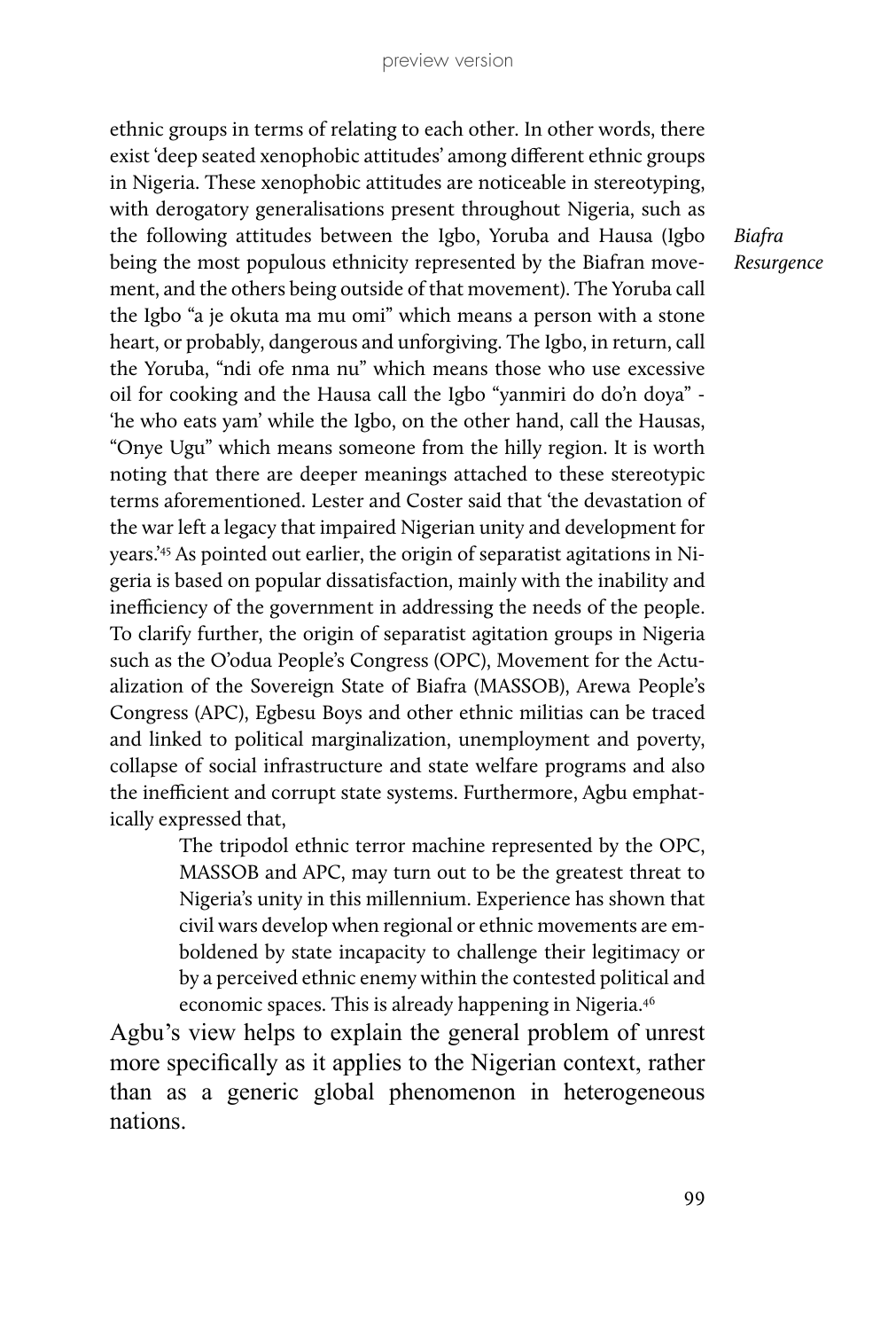## Why is Biafra Undergoing a Separatist Wave?

On 30 May 1967, Lieutenant Colonel C. Odumegwu Emeka Ojukwu, the military governor of Nigeria's eastern region, declared the independence of the 'Republic of Biafra' Ojukwu led a breakaway movement composed primarily of ethnic Igbos who had suffered persecution and massacre at the hands of supporters of Nigeria's Federal Military Government (FMG). Refusing to acknowledge the secession, the FMG, led by Major General Yakubu Gowon, invaded Biafran territory in July, commencing a brutal civil war that spanned two and a half years and claimed the lives of between half a million and two million Nigerians.47

After the civil war, unfortunately, Nigerians are still grappling with the issue of unity in a heterogeneous nation. Akin to the Biafra separatist agitation and its militia is the stated goal of MASSOB, as noted by Okonta, which is the peaceful dissolution of Nigeria and the re-emergence of a new sovereign state in the Eastern part of the country to be known as the 'United States of Biafra.' Additionally, the bone of contention among the Biafra separatist agitations against the Nigerian government is based on the fact that the Igbos have been marginalised and neglected since the military rule era in the country, which has led to the denial of provision of infrastructure, social amenities and livelihood opportunities in the federal government sector. This marginalization of the Igbos in the country's economic and political life is indeed a continuation of the 'war against the Igbo' by other means.<sup>48</sup>

The Biafran agitation and grievances are better understood not by political portfolios or appointments of the southern region in Nigeria, but the human and economic development of the region. After the civil war, the 'non-inclusiveness' of the Igbos and other ethno-phobic behaviors in the top political circles (where deliberations concerning the country are meted out), caused the South East industries and businesses to believe that they would have limited space within a federal political system. Although the South-East region was given political portfolios, the evidence suggests that these portfolios were seen as not accommodative enough and non-effective for the human and infrastructural development of the South East and Southern regions. Consequently, the non-enabling environment and policies which diminished the livelihood and political prospects of Southern Nigerians led to agitations and calls for Nigerian dissolution, originally ignited through peaceful protest.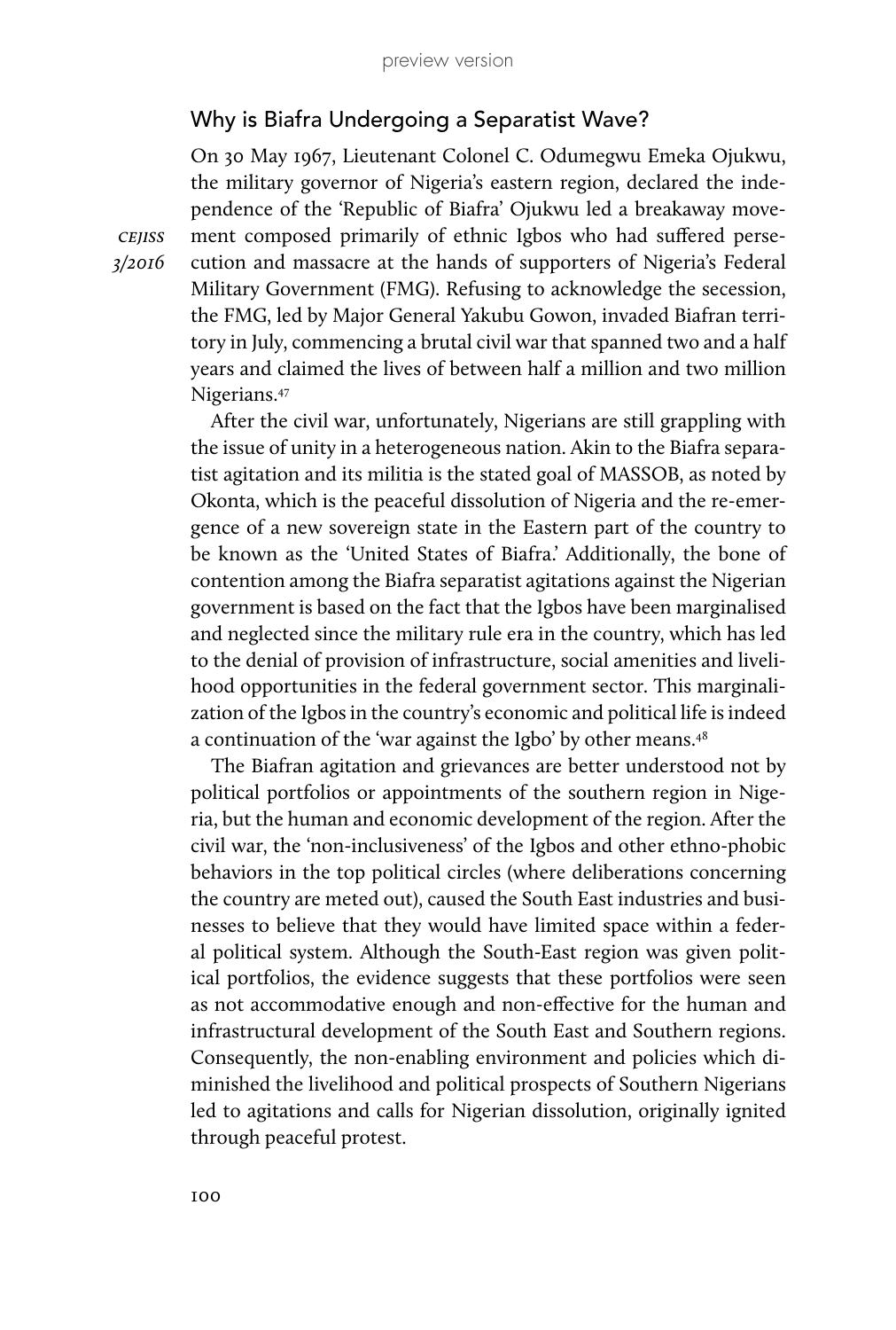Simply put, the marginalization of the Igbos in Nigeria can be termed as a horizontal inequality problem which manifests in their diminished political participation and economic aspects. Dixon see Gurr and Moore described this inequality as the concept of collective disadvantages in material well-being, political access, or cultural status in comparison with other social groups.49

Kingsley Emeka Ezemenaka and Jan Prouza

Building on Gurr's model of inequality, Dixon's description of a model for ethno-political rebellion is useful for conveying the Biafran struggle:

> Ethno-political action presupposes an identity group that shares valued, cultural traits and some common grievances or aspirations. These sentiments and interests provide the essential basis for mobilization and shape the kinds of claims made by group leaders. The timing of action and the choice of strategies of participation, protest, or rebellion depend largely on political opportunities external to the group, principally its relationship to the state and external actors.<sup>50</sup>

An observation of the resurgence of the Biafran separatism movement in Nigeria finds a good fulcrum on Gurr's model for ethno-political sentiment and strategy. This model, which combines repression, grievances, mobilisation, and rebellion is a useful lens through which to explain the intricacies of the Biafran struggle. One interesting link of Gurr's theory in the case of Biafra is the interwoven concept of grievance. The range of grievances held by the Biafran movement also serve to portray Nigeria as a failed sate according to Rotberg, who avows that failed states are 'tense, deeply conflicted, dangerous, and contested bitterly by warring factions. Thus, in most failed states, government troops battle armed revolts led by one or more rivals. With varieties of civil unrest, different degrees of communal discontent, and a plethora of dissent directed at the state and at groups within the state.'51 Rotberg's definition captures or represents what is obtainable for Nigeria as a state in this contemporary era. The problems of Biafran ethnic militias, ethnic violence, militant groups and insurgency in Nigeria are all indicators of failed state. Consequently, this leads to the question of insecurity, a question which begs for an answer. In Nigeria, as in every other society, 'there is a hierarchy of political goods and none is as critical as the supply of security, especially human security.'52 Security in Nigeria continues to be undermined by corrupt political leaders, practices, and failed agriculture, power and education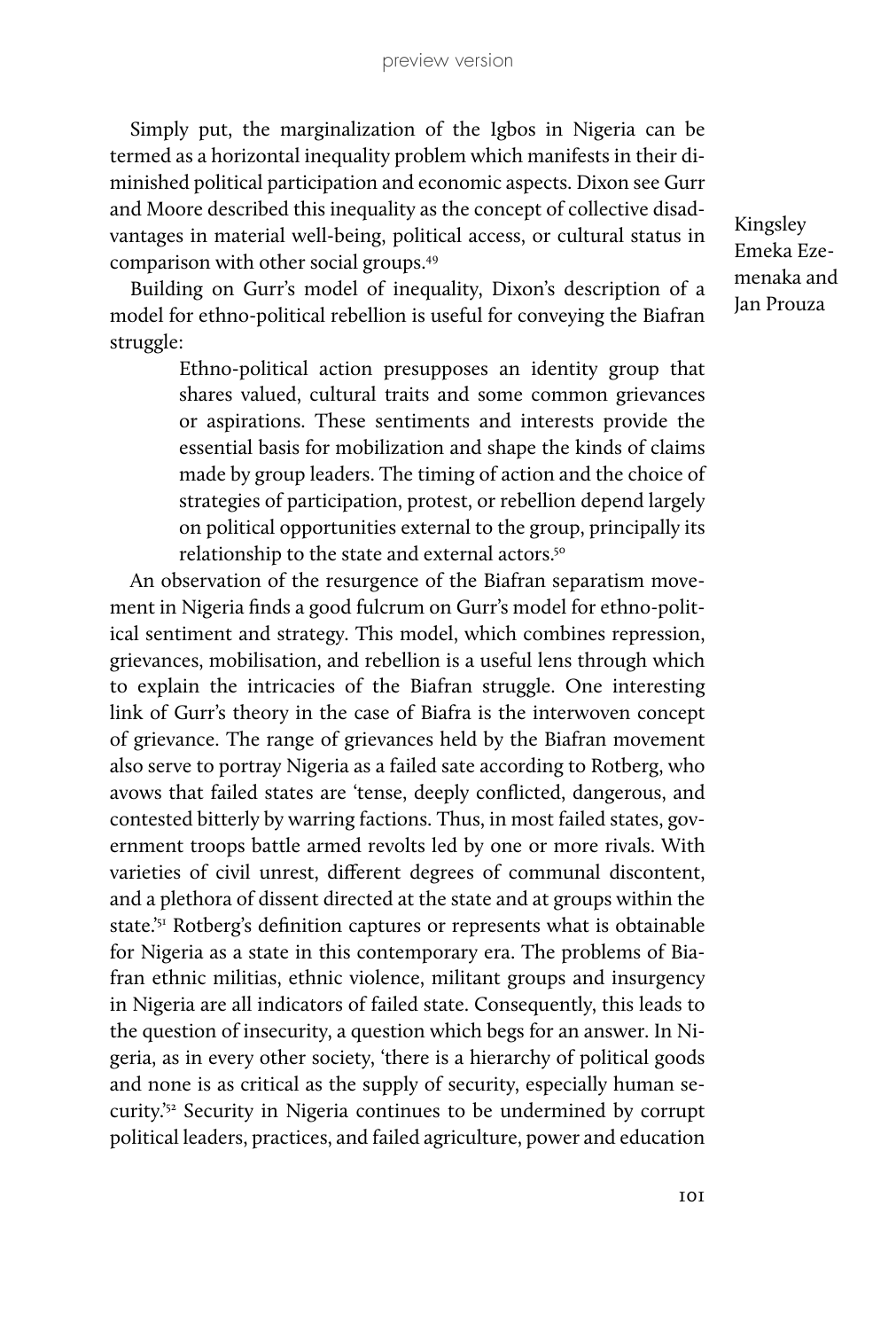structures and systems. These root causes are compounded by their effects, symptoms such as the teeming populations of unattended and unemployed youths in Nigeria. These youths are bereft of their livelihood potentials. The same insecurity and marginalisation that push youths to agitate for improved chances of survival result is some of these youths becoming instruments of violence and crime. Using unemployment as an indicator or yard stick for examining the causes of youth agitation and violence, the statistical data below reveals some of the reasons youth tend to avail themselves for protest and agitations.

Examples of the repression that breeds Biafran grievances and agitations range from harsh governmental policies on Biafran businesses to destruction of markets and landed properties. A good number of Southern Nigerians have complained about how their property was destroyed by the government after land allocations for building and marketplaces.53 These actions make them to leave their region for a more enabling environment in other parts of the country where they can live and continue on with their business. These actions by the government are interpreted as repression and marginalization. Destruction of these landed properties is not limited to Southerners, however, they do experience a disproportionate amount. Another problem that illustrates their marginalisation is the killings and destruction of their market at the slightest religious conflict in the country, which tend to be mostly between Muslims and Christians in the North, yet the Igbos feel the most loss of property and life. These trends over the years have concretised and reconstructed the mind of the average Southerner in Nigeria to see themselves as a member of a different people that needs and believes dissolution of the country is the best way for them to meet their needs. Thus, a social construct has been born out of relative deprivation.

**The bar chart below depicts the unemployment rate in Nigeria:**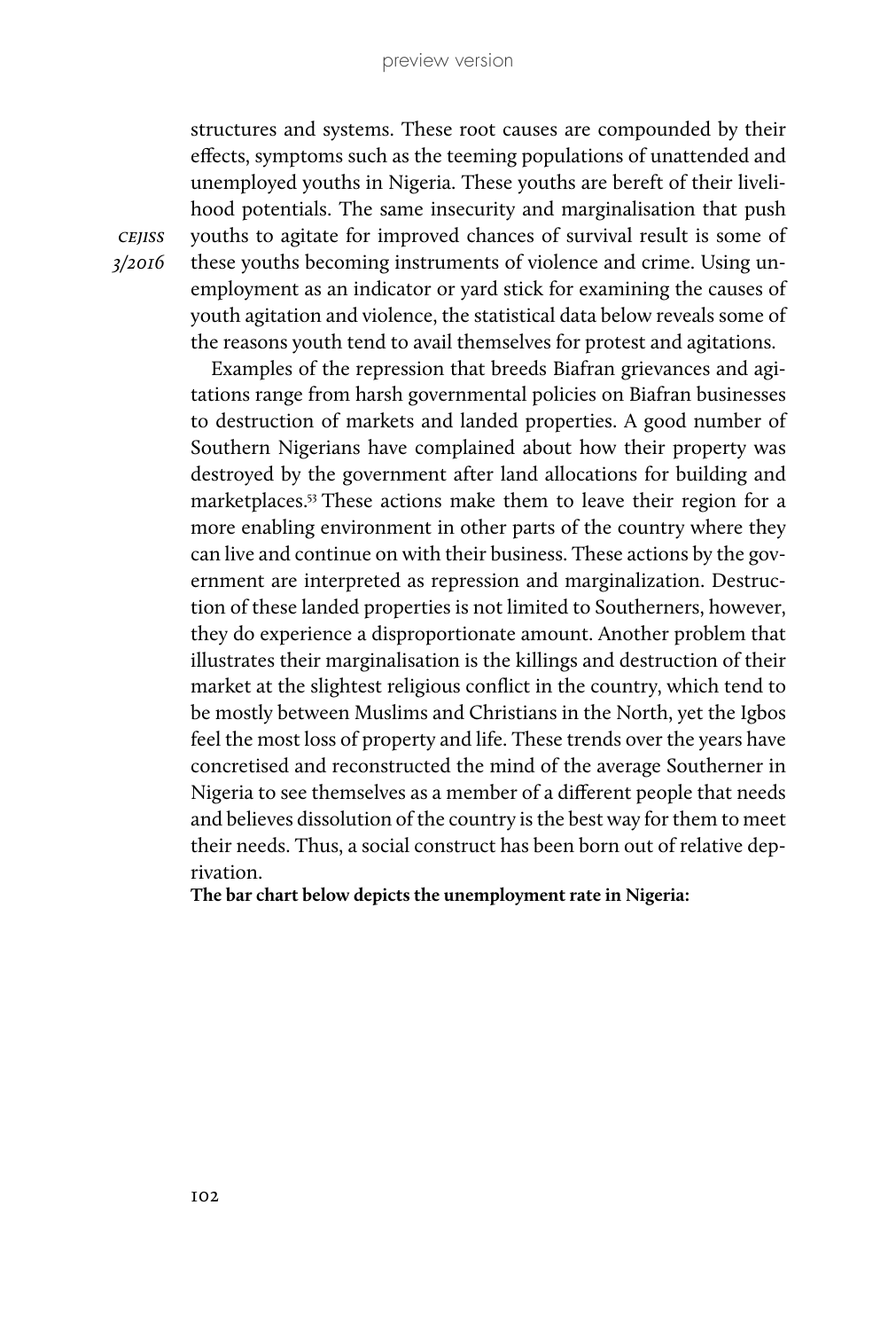

**Fig. 1:** *The unemployment rate of people in Nigeria. Source: [www.tradingeconom](http://www.tradingeconomics.com)[ics.com](http://www.tradingeconomics.com) National Bureau of Statistics, Nigeria.*

The chart above shows the unemployment rate of people actively searching for jobs in Nigeria as a percentage of 'labour force' between Late 2007 and early 2015. The chart provides the latest unemployment rate according to the National Bureau statistics in Nigeria. The problem of this chart is that it has inaccurate details and erroneous. However, most statistical data on Nigerian unemployment rates like the one shown above have such erroneous interpretations that they could not be used by the government to address the issue of unemployment even if the government decided to. A detailed and comprehensive statistical analysis of unemployment in Nigeria will reveal more accurate statistics than those claimed by the behemoth National Bureau of Statistics. The claim by Nigerian Statisticians about the country's unemployment rate standing below 10% is met with scepticism based on how the data are gathered.54

## Conclusion

The theory adopted for this study has been instrumental to its conceptual ability to explain the Biafra agitations in Nigeria. This paper has used the theories of relative deprivation and ethno-political grievance to address and discuss the reasons why the Biafran social movement has risen up against the Nigerian state. Knowingly and unknowingly, government policies and practices have aided the Biafran agitation through direct and indirect discrimination manifested in the South-East and Southern regions of Nigeria. The Biafran issue has now taken on another dimension, with recent petitions for a referendum. The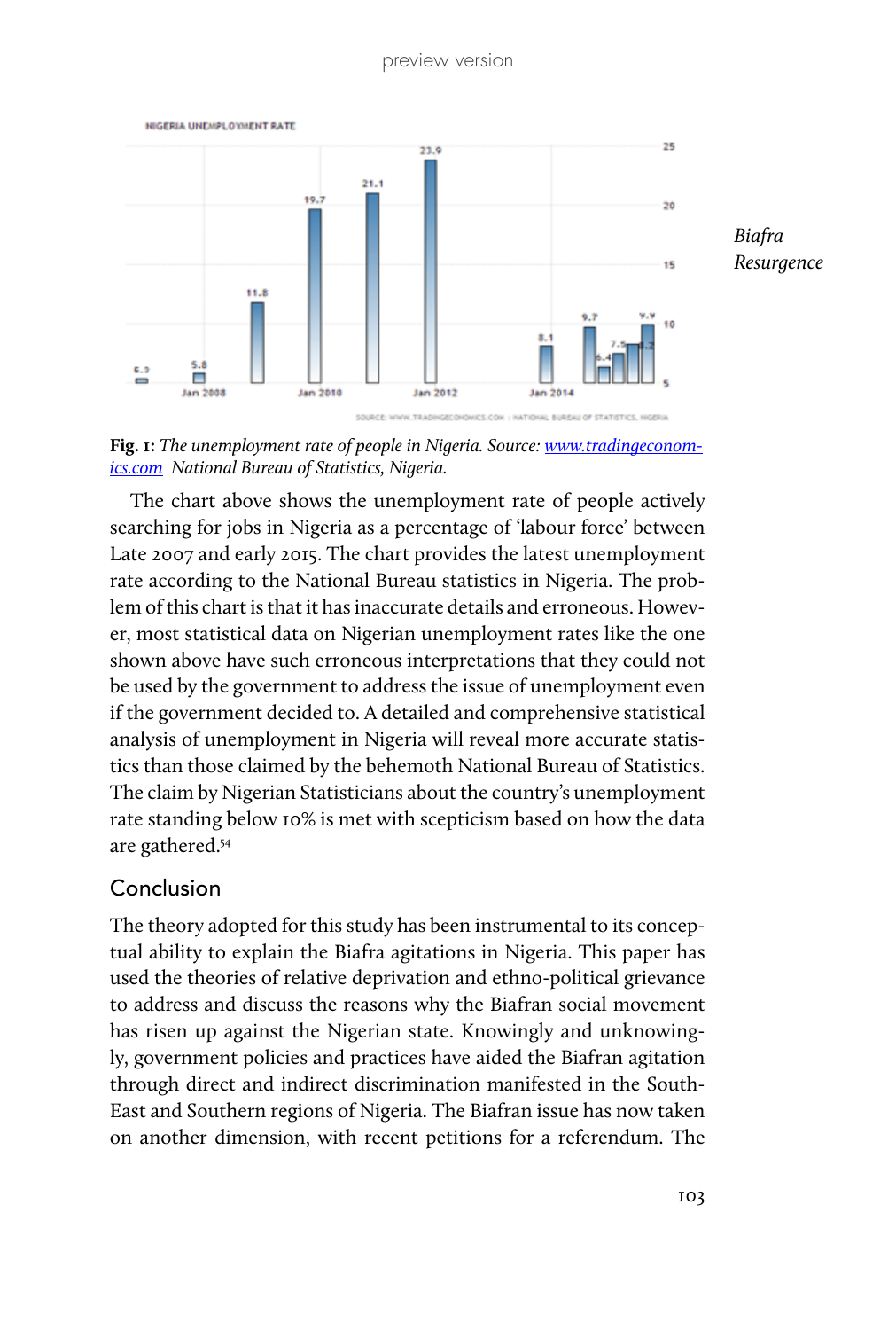problems of separatist agitation in Nigeria would not have been a major issue if the government had adhered to 'simple' rules such as the provision of equal rights through genuine inclusiveness of development and justice within the country. The issues raised in this paper do not only affect Nigeria, however the combined effect of these issues is unique in magnitude, as well as the comprehensive variety of issues which have drawn international attention from key bodies such as the European Union. The salient issues highlighted herein are the systemic insecurity in Nigeria and the resurgence of the Biafran movement. Forceful repression by the government through military responses to peaceful protests by unarmed civilians should be revisited and reduced to its barest minimum. This trend only reignites deep-seated waves of anger in people. To this end, Soyinka said that 'Biafra cannot be defeated, once an idea has taken hold, you cannot destroy that idea, you may destroy the people, the carriers of that idea on the battlefield…but ultimately, it is not the end of the story.'55

One of the main findings of the theory of relative deprivation as it applies to this study is that, when a group of people is marginalised for a very long time, relative deprivation paves the way for social movements and reconstructions of identity. The relative deprivation theory adopted in this study has shown how deprivation and marginalization of the people of Biafra has spurred deep-seated grievances against the state on the grounds of secession. The concept of state failure is contested, and while it probably doesn't apply to Nigeria today and considering the economic and social tension on Nigeria over the years and Nigeria still unified, credit should be given to the government. However, as of today, Nigeria is seen as a fragile state. This fragility reveals the weakness or ineffectiveness of the central government to exert practical control over much of its territory; low-provision of public services; widespread corruption; criminality; refugees; involuntary population displacement; and sharp economic decline.<sup>56</sup> The aforementioned problems are evident across Nigeria. The fragility of the state can potentially be alleviated, though, depending on how the state is governed. If the current Biafra agitators settle for reintegration in the country, then the following recommendations are suggested to enhance the nation's unity.

#### Recommendations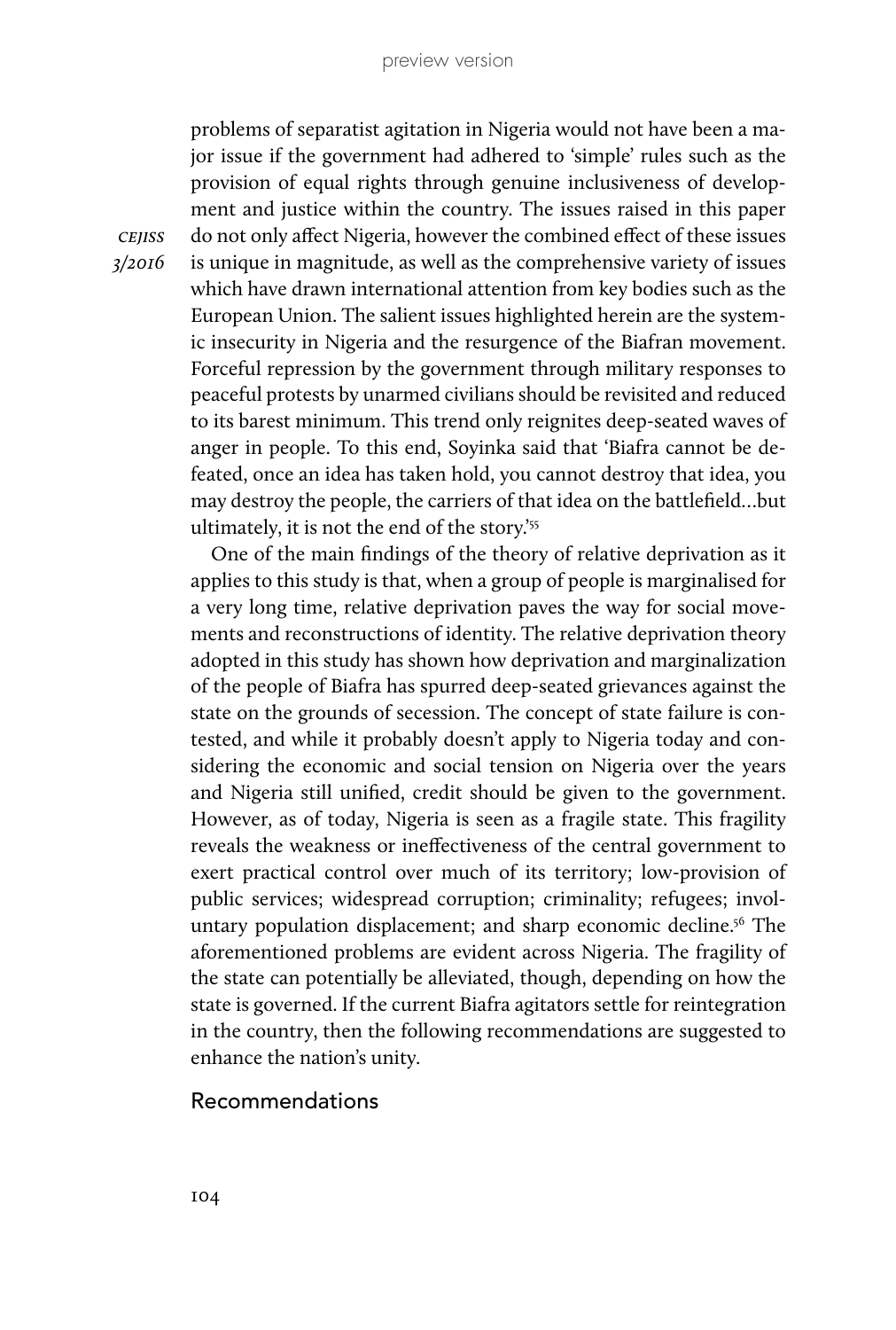Without order of preferences or provisions of necessary conditions for curbing separatist agitations, the following recommendations are suggested:

- 1. True inclusive political institution in Nigeria should be practiced
- 2. Inequality among ethnic representatives that leads to problems at the micro level should be addressed
- 3. The needs of the people should be attended to, and paramount is the issue of unemployment among the mammoth graduates produced every year without jobs. Addressing this issue will involve indigenous developmental and economic project involving the youths; and also thereby help to reduce poverty
- 4. Social security measures be implemented for the citizenry
- 5. Environmental and public health issues should be addressed
- 6. Adequate infrastructures should be provided for the country, without regional bias
- 7. More stringent rules should be implemented on fight against corruption
- 8. Abuse of power should be readdressed within the legislative framework.

 $\frac{1}{2}$  to  $\frac{1}{2}$  to  $\frac{1}{2}$  to

Kingsley Emeka Ezemenaka is a Ph.D. student at the Department of Political Science, African studies, Philosophical Faculty at University of Hradec Králové, Czech Republic. Can be reached at: [kingsley.ezemena](mailto:kingsley.ezemenaka@uhk.cz)[ka@uhk.cz](mailto:kingsley.ezemenaka@uhk.cz) or [emefido85@hotmail.com](mailto:emefido85@hotmail.com)

Jan Prouza is a lecturer at the Department of Political Science African studies, Philosophical Faculty at University of Hradec Králové. Czech Republic. Can be reached at: jan.prouza@uhk.cz

This article was supported by a Specific Research Grant of the Philosophical Faculty University of Hradec Králové 2016.

#### **Notes**

1 Brian Beary, et al. (2008), 'Separatist Movements, Should Nations have a right to self-determination?' Global Researcher, Exploring International Perspectives. Vol 2. No.4 available at: <http://www.globalresearcher.com> (accessed 02 December 2015)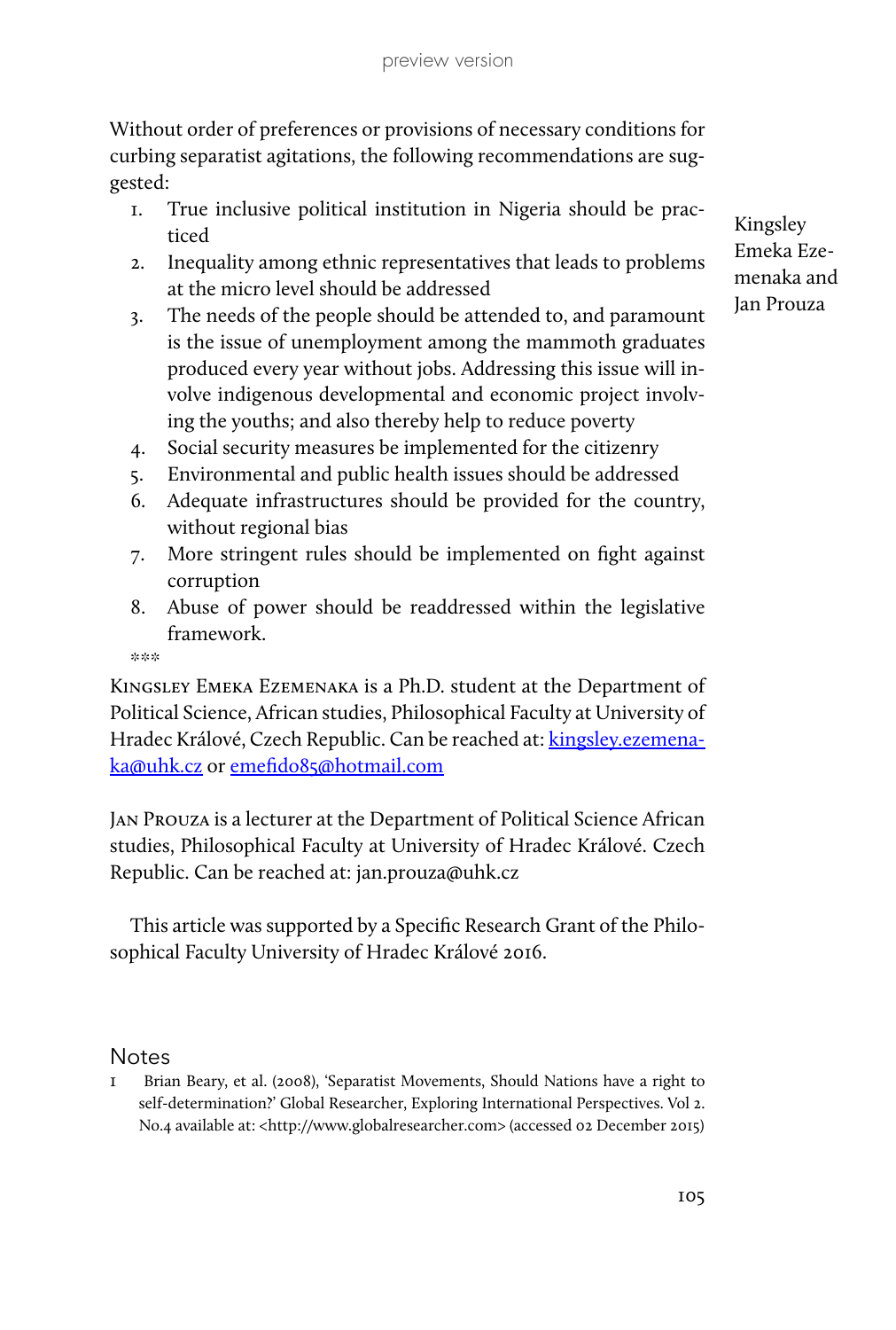- 2 Matthias Bieri (2014), 'Separatism in the EU,' CSS Analyses in Security Policy. ETH Zurich No. 160
- 3 Dean E. McHenry, Jr. (2007), 'Is Economic Inequality a Foundation of Separatist Identity? An Examination of Successful and Unsuccessful Movements in India,' Claremont Graduate University. Available at: <http://cgu.edu/PDFFiles/SPE/workingpapers/politics/> (accessed on 05 December 2015)

Brian Beary, et al. (2008), 'Separatist Movements, Should Nations have a right to self-determination?' Global Researcher, Exploring International Perspectives. Vol 2. No.4 available at: <http://www.globalresearcher.com> (accessed 02 December 2015)

- 5 Elaigwu, J. Isawa (1973), 'Ethnicity and the Federal Option in Africa,' Paper for the National Conference on Federalism and Nation Building: The Challenges of the Twenty-First Century, organised by the National Council on Inter Governmental Relations (NCIR) at Abuja Sheraton Hotel and Towers, January 17-21, 1993
- 6 Grace Malachi Brown (2013), 'Nigerian Political System: An Analysis,' International Journal of Humanities and Social Science. Vol.3 No. 10
- 7 Ekpenyong Obo Ekpenyong (2011), 'The social and Political Roots of Conflict in Nigeria: The Role of The Church,' American Journal of Social Issues & Humanities, Vol.1(2) pp. 117-136
- 8 Nathaniel H. Goetz (2001), 'New issues in refugee research: Humanitarian Issues in the Biafra conflict,' Working Paper. Available at: <http//www.unhcr.org.> (accessed on 15 December 2015)
- 9 Osita Agbu (2004), 'Ethnic militias and the threat to democracy in post-transition Nigeria,' Nordiska Afrikainstitutet. Research Report No. 127
- 10 Nsemba Edward Lenshie (2014), 'Ties that Bind and Differences that Divide: Exploring the Resurgence of Ethno-Cultural Identity in Nigeria,' Africa Development Journal, Vol. 39, No. 2, pp. 153 – 212
- 11 Samuel, C. Ugoh and Wilfred, I. Ukpere (2012), 'Review. Policy of the federal character principle and conflict management in Nigerian federalism,' African Journal of Business Management Vol. 6(23), pp. 6771-6780
- 12 M.L Bello (2012), 'Federal Character as a recipe for national integration: The Nigerian paradox,' International Journal of Politics and Good Governance. Vol. 3. No. 3.3
- 13 Philips O. Okolo (2014), 'Influence of the Federal Character Principle on National Integration in Nigeria,' American International Journal of Contemporary Research. Vol. 4. No.6
- 14 John Emeka Akude (2007), 'The failure and collapse of the African State: on the example of Nigeria,' University of Cologne. Available at: <http://www.http://fride.org/ publication/262/the-failure-and-collapse-of-the-african-state:-on-the-example-ofnigeria> (accessed on 08 December 2015)
- 15 Tetzlaff, Rainer (1999), 'Africa between civilizing and disintegration of the state: on the violent upheavals of the end of the Cold War, in the Institute of African Affairs (ed.): Africa Yearbook 1999,' Opladen: Leske and Budrich, pp. 34-47
- 16 Stefan Wolff (2011), 'The regional dimensions of state failure,' Review of International Studies, Vol.37, pp 951-972
- 17 Faith Osasumwen Oviasoge, (2013), 'State Failure, Terrorism and Global Security: An Appraisal of the Boko Haram Insurgency in Northern Nigeria,' Journal of Sustainable Society. Vol. 2. No.1. Available at <http://wscholars.com/index.php/jss/article/download/248/pdf> (accessed on 03 December 2015)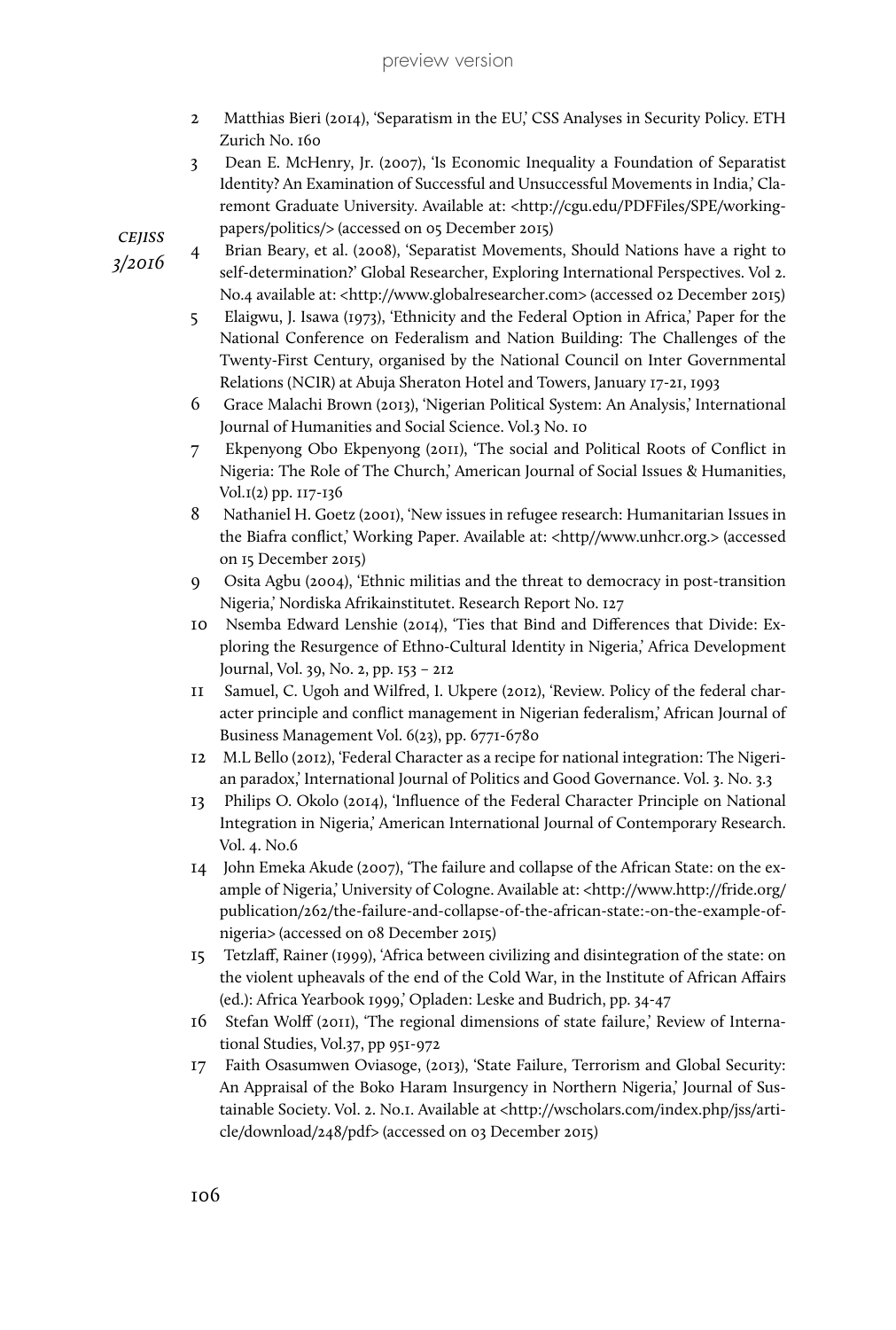- 18 (<http://www.thisdaylive.com/index.php/2016/06/08/fg-to-stand-down-militaryin-niger-delta/>)
- 19 L.P.Eyo-Essien (2005), Oil spill management in Nigeria: Challenges of pipeline vandalism in the Niger Delta Regionof Nigeria. National Oil spill detection and response agency (NOSDRA) Abuja Nigeria
- 20 Ayoob Mohammad (1995), 'The Third World Security Predicament: State Making, Regional Conflict, and the International System,' Boulder: Lynne Rienner publications
- 21 Adagba Okpaga, Ugwu S. Chijioke and Eme O. Innocent (2012), 'Activities of Boko Haram and Insecurity Question in Nigeria,' Arabian Journal of Business and Management Review (OMAN Chapter), Vol. 1. No.9
- 22 Angela Ajodo-Adebanjoko and Nkemakolam Okorie (2014), 'Corruption and the challenges of Insecurity in Nigeria: Political economy implications,' Global Journal of Human-Social Science: F Political Science. Vol. 14. Issue 5.
- 23 Vladimir Šulović (2010), Meaning of Security and Theory of Securitization, Belgrade Centre for Security Policy. Available at <https://http://www. bezbednost.org/upload/document/sulovic\_(2010)\_meaning\_of\_secu. pdf.>(accessed on 20 December 2015)
- 24 Osaghae Eghosa, et al. (2007), 'Youth militias, self-determination and resource control struggles in the Niger-Delta Region of Nigeria,' Leiden: African Studies Centre
- 25 Medearis John (2005), 'Social Movements and Deliberative Democratic Theory,' British Journal of Political Science. Vol. 53, No. 1, pp. 54
- 26 Horowitz, D. L. (1981), 'Patterns of ethnic separatism,' Comparative Studies in Society and History Vol. 23. (2): pp165-195.
- 27 Tekena N Tamuno (1970), 'Separatist Agitations in Nigeria since 1914,' Journal of Modern African Studies, Vol. 8, 4. pp. 563-84 Available at: <http://www.jstor.org/ stable/159090> (accessed on 21 November, 2015)
- 28 Boyle K. and Englebert P. (2006), 'The primacy of politics in separatist dynamics,' In annual meeting of the international studies association, San Diego.
- 29 Walter Garrison Runciman (1966), 'Relative deprivation and social justice: a study of attitudes to social inequality in twentieth-century England,' University of California Press.
- 30 Flynn, Simmone I. (2009), 'Social Movement Theory: Resource Mobilization Theory- Research Starters Sociology.' EBSCO Available at: <http://www.academicpub. com/map/items/29755.html> (accessed on 16 December 2015)
- 31 Singer M. (1992), 'The application of relative deprivation theory to justice perception of preferential selection,' Current Psychology, 11(2), 128-145. Available at EBSCO Online Database Academic Search Premier. <http://search.ebscohost. com/login. aspx?direct=true&db=aph&AN=9603062262&site=ehost-live> (accessed on 29 December 2015)
- 32 Diana Kendall (2005), 'Sociology in our times: the essentials,' Thomson Wadsworth
- 33 Nathaniel H. Goetz (2001), 'New issues in refugee research: Humanitarian Issues in the Biafra conflict,' Working Paper. Available at: <http//www.unhcr.org.> (accessed on 15 December 2015)
- 34 Jonathan Di John (2008), 'Conceptualising the causes and consequences of failed states: A critical review of the literature. School of Oriental and African Studies. Development Studies Institute. Crisis States Working Papers Series No. 2. Available at

*Biafra Resurgence*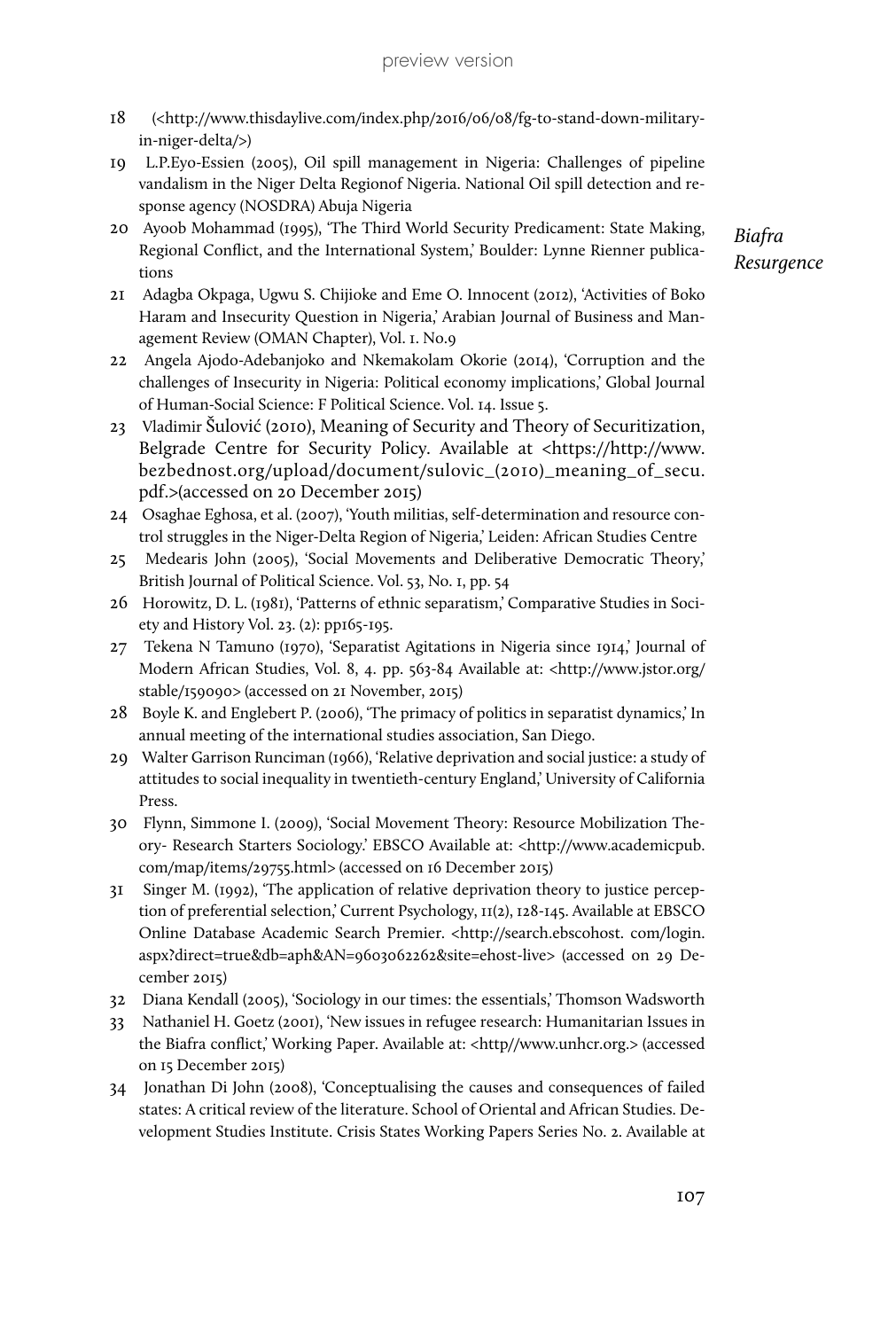<http://www.lse.ac.uk/internationalDevelopment/research/crisisStates/download/ wp/wpSeries2/wp252.pdf+&cd=1&hl=en&ct=clnk&gl=cz> (accessed on 08 December 2015)

- 35 Rotberg, Rotberg Irwin (2004), When States Fail: Causes and Consequences. Princeton: Princeton University Press.
- 36 Thisdaylive (2016), 'Mass Sack: NLC, TUC vow to Cripple Banking Sector.' Available

*cejiss 3/2016*

- at: <http://www.thisdaylive.com/index.php/2016/06/10/mass-sack-nlc-tuc-vow-tocripple-banking-sector/> (accessed on 17 June 2016)
- 37 Fundforpeace (2016), 'Fragile states index 2016.' Available at: <http://fsi.fundforpeace.org/rankings-2016> (accessed on 11 August 2016)
- 38 Christopher J.Kinnan, et al. (2011), 'Failed State 2030, Nigeria-A case Study,' Occasional Paper No. 67. Center for Strategy and Technology Air war College.
- 39 Shettima and Kashim (2012), 'North as Hotbed for Conflicts,' National Trail Newspaper, 15 Monday- 23, Shettima and Kashim (2012)
- 40 Ekeh, P. Peter (2004), 'Individuals' Basic Security Needs and the Limit of Democratisation in Africa, in B. Berman, D. Eyoh, and W. Kymlicka, (eds), Ethnicity and Democracy in Africa, Oxford: James Currey, pp. 23.
- 41 Pierre Englebert and Rebecca Hummel (2005), 'Let's Stick Together: Understanding Africa's Se-cessionist Deficit,' African Affairs 104, Vol. No. 416: pp.399–427
- 42 Jonathan Di John (2008), 'Conceptualising the causes and consequences of failed states: A critical review of the literature,' School of Oriental and African Studies. Development Studies Institute. Crisis States Working Papers Series No. 2. Available at <http://www.lse.ac.uk/internationalDevelopment/research/crisisStates/download/ wp/wpSeries2/wp252.pdf+&cd=1&hl=en&ct=clnk&gl=cz> (accessed on 08 December 2015)
- 43 Ike Okonta (2012), 'Biafran Ghosts: The MASSOB Ethnic Militia and Nigeria's Democratisation Process,' Nordiska Afrikainstitutet, UPPSALA. ISBN 978-91-7106-716- 6
- 44 Raphael Chijioke Njoku (2002), An Endless Cycle of Secessionism. Intellectuals and Separatist Movements in Nigeria. Secession, History and the Social Sciences. VUB. Brussels University Press.
- 45 Robert E. Lester and Jeffrey T. Coster (2006), A guide to the Microfilm Edition of Confidential U.S. State Department Central Files Biafra-Nigeria 1967-1969 Political Affairs, UPA collection from LexisNexis
- 46 Osita Agbu (2004), 'Ethnic militias and the threat to democracy in post-transition Nigeria,' Nordiska Afrikainstitutet. Research Report No. 127
- 47 Robert E. Lester and Jeffrey T. Coster (2006), A guide to the Microfilm Edition of Confidential U.S. State Department Central Files Biafra-Nigeria 1967-1969 Political Affairs, UPA collection from LexisNexis.
- 48 Ike Okonta. (2012), 'Biafran Ghosts: The MASSOB Ethnic Militia and Nigeria's Democratisation Process,' Nordiska Afrikainstitutet, UPPSALA. ISBN 978-91-7106-716- 6
- 49 Ted Robert Gurr, and Will H. Moore (1997), 'Ethnopolitical Rebellion: A cross-Sectional Analysis of the 1980s with the Risk Assessments for the 1990s,' American Journal of Political Science, Vol. 41. No.4 pp. 1079-1103
- 50 Saxton G. D. (2005). 'Repression, grievances, mobilization, and rebellion: A new test of Gurr's model of ethnopolitical rebellion,' International Interactions, 31-1: 87-116.